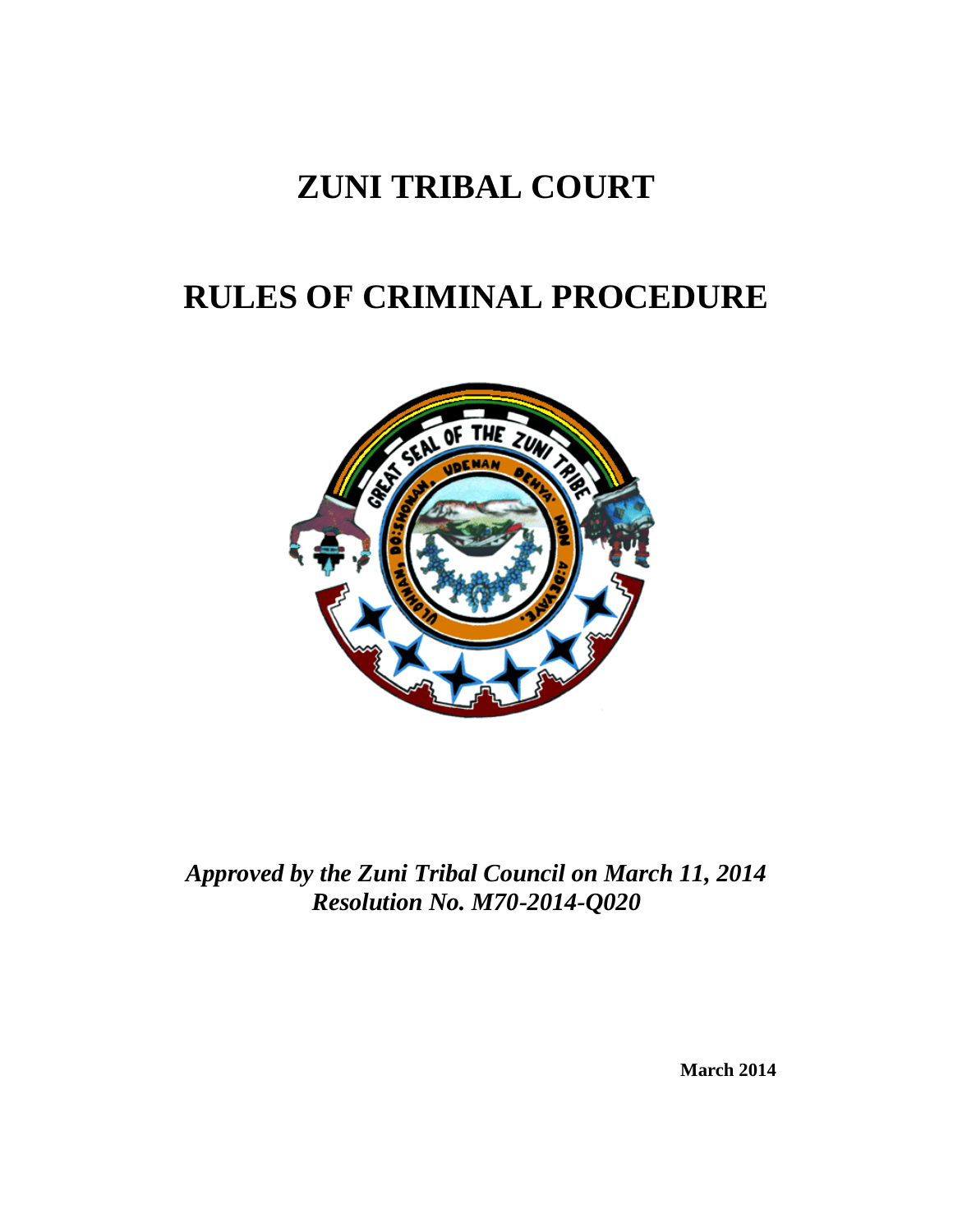#### **GENERAL PROVISIONS**

#### **Rule 1. Scope, Construction and Title.**

A. **Scope.** These rules shall govern the procedure in all criminal proceedings in the Zuni Tribal Court.

B. **Construction.** These rules are intended to provide for the just determination of every criminal proceeding. They shall be construed to secure simplicity in procedure, fairness in administration and the elimination of unjustifiable expense and delay.

C. **Title.** These rules shall be cited by rule number, as in ZTC, Rule \_\_\_\_\_\_.

# **Rule 2. Entry of Appearance.**

A. **Writing Required.** Whenever an attorney or lay counsel undertakes legal representation of a defendant in any criminal action, he shall file a written entry of appearance in the cause. For the purpose of this rule, the filing of any pleading signed by legal counsel constitutes an entry of appearance.

B. **Continuation of Representation.** Any attorney or lay counsel who has entered an appearance or who has been appointed by the court shall continue such representation until relieved by the court.

## **Rule 3. Service and Filing of Pleadings and other documents.**

A. **Service; When Required.** Except as otherwise provided in these rules, every order required by its terms to be served, every pleading subsequent to the initial criminal complaint, every order entered in open court, every document relating to discovery required to be served on the other party, unless the court otherwise orders, every written motion other than one which may be heard *ex parte* and every written notice, appearance, demand, designation of record on appeal, and similar document shall be served on each of the parties.

B. **Service; How Made.** Whenever under these rules service is required or permitted to be made upon a party represented by an attorney or lay counsel, the service shall be made upon the attorney or lay counsel unless service upon the party is ordered by the court. Service upon the attorney or lay counsel or the party shall be made by delivering a copy to attorney, lay counsel or party, or by mailing a copy to the attorney, lay counsel or party at the attorney's or lay counsel's or party's last known address, or, if no address is known, by leaving it with the clerk of the court. Service by mail is complete upon mailing.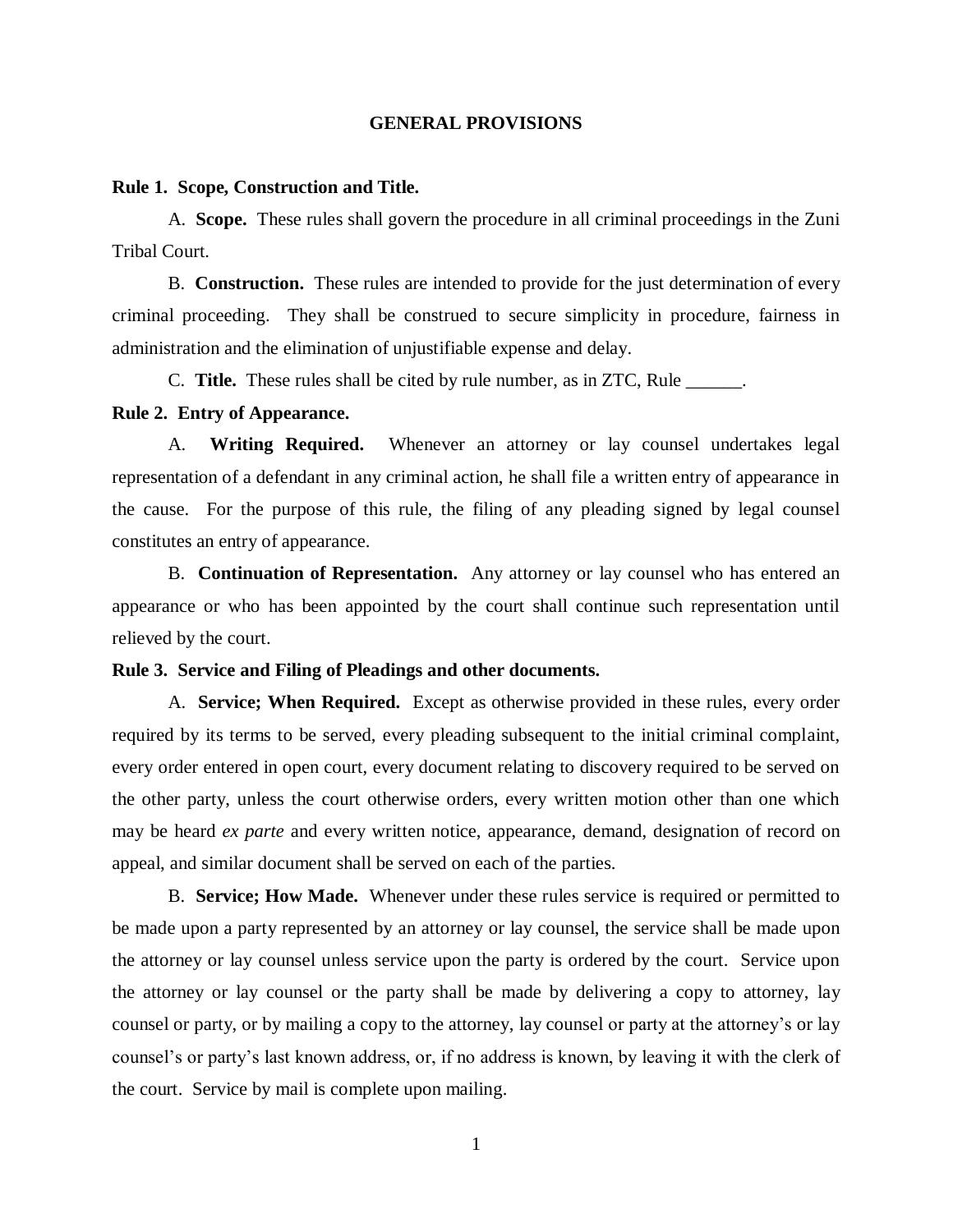C. **Definitions.** As used in this rule:

(1) "delivery of a copy" means:

(a) handing it to the attorney or lay counsel, or to the party;

(b) sending a copy by facsimile to the attorney, lay counsel, or party; or

 (c) leaving it at the attorney or lay counsel's office with a clerk or other person employed by the attorney or lay counsel.

(2) "mailing a copy" means sending a copy by first class mail with proper postage.

D. **Filing Certificate of Service.** All papers after the criminal complaint required to be served upon a party, together with a certificate of service indicating the date and method of service, shall be filed with the court within ten days after service.

E. **Filing of Pleadings by a Party Represented by Counsel.** The Clerk of the Court shall not file a pleading or other document of a defendant who is represented by an attorney or lay counsel, unless the pleading or document is a request to dismiss the attorney, or lay counsel or to appear *pro se.* If the pleading or document is a request to dismiss the attorney or lay counsel or to appear *pro se,* the Clerk of the Court shall serve a copy of the pleading or document on all counsel of record in the proceeding.

F. **Proof of Service.** Proof of service of pleadings and documents shall be made by the certificate of service indicating the date and method of service signed by the attorney or lay counsel of record, or if made by any other person, by the affidavit of such person. Such certificate or affidavit shall be filed with the clerk or endorsed on the pleading, motion or other document required to be served.

# **Rule 4. Failure to Observe Rules.**

An attorney or lay counsel who willfully fails to observe the requirements of these rules, including prescribed time limitation, may be held in contempt of court and subject to disciplinary action.

#### **Rule 5. Conduct of Court Proceedings.**

A. **Judicial Proceedings.** Judicial proceedings shall be conducted with fitting dignity and decorum, in a manner conducive to undisturbed deliberation, indicative of their importance to the Zuni Tribe and to the parties before the court, and in an atmosphere that bespeaks the responsibilities of those who are charged with the administration of justice.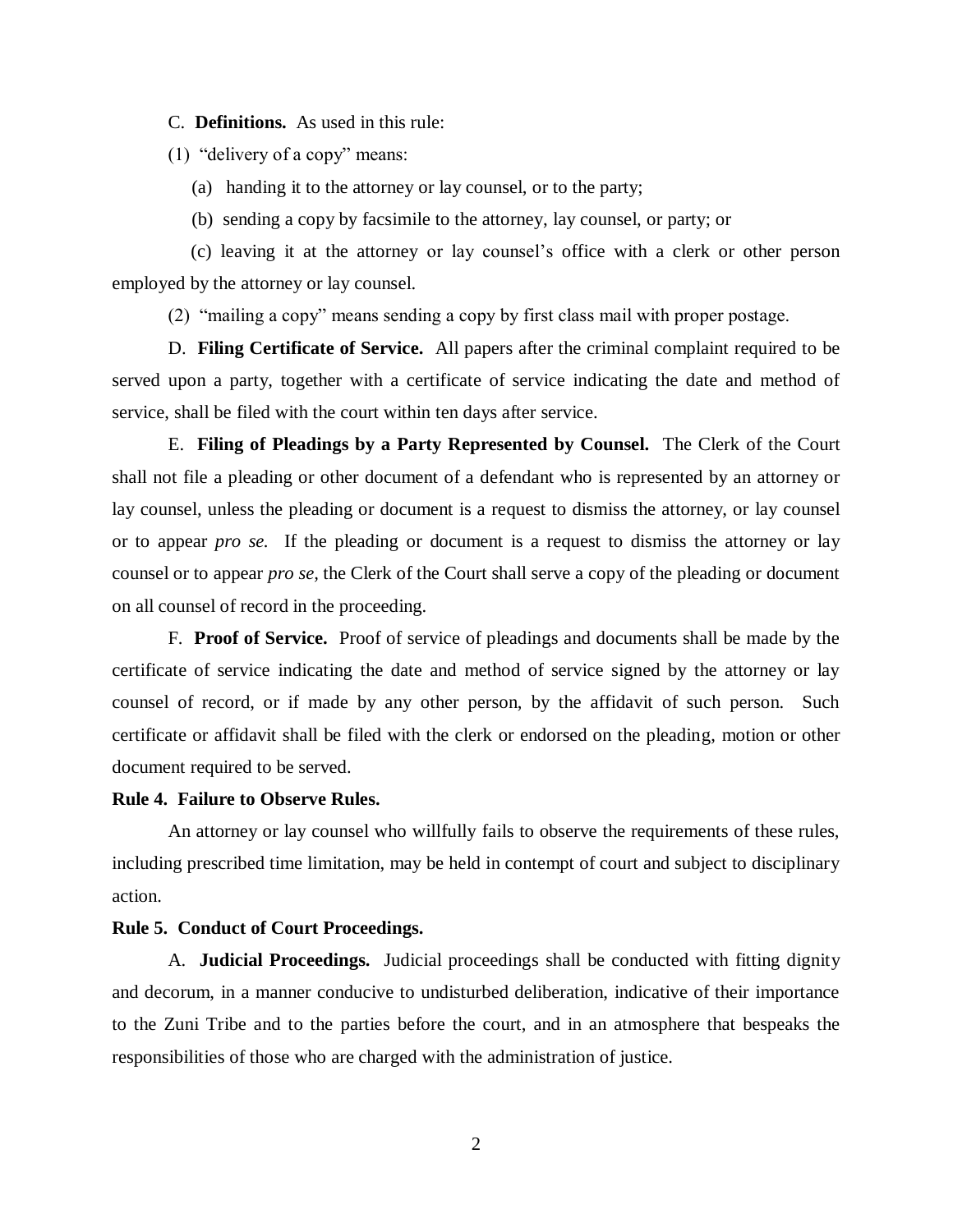B. **Nonjudicial Proceedings.** Proceedings, other than judicial proceedings, designed and carried out primarily as ceremonies, and conducted with dignity by judges in open court, may be photographed and recorded with the permission and under the supervision of the court.

## **Rule 6. Record; Exhibits.**

A. **Record of Proceedings.** With the exception of Customary Pretrial Conferences, a verbatim record shall be made of all court proceedings, including:

- (1) arraignment;
- (2) release proceedings;
- (3) motion hearings;
- (4) habeas corpus proceedings;
- (5) extradition proceedings; and
- (6) the trial.

B. **Return of Exhibits.** Unless otherwise ordered by the court, after notice to the parties or their legal counsel in the manner set forth by this rule, all exhibits delivered to the clerk may, upon, written request, be returned to the party or legal counsel tendering the exhibit as evidence.

C. **Notice of Disposition of Exhibits.** Prior to returning the exhibits to the party or the legal counsel tendering the exhibit as evidence, the Clerk of the Court shall give written notice to all parties or their legal counsel that, unless otherwise ordered by the court, the exhibits in custody of the clerk will be returned to the legal counsel or party tendering the exhibit or otherwise disposed of after the expiration of sixty days from the date of mailing of such notice. The clerk shall give the written notice required by this paragraph:

(1) within ninety days after final disposition of the case, or

 (2) if an appeal is filed and a new trial has not been ordered, within thirty days after the filing of the mandate in the Tribal Court.

E. **Preservation of Exhibits.** Upon motion, the court may order any exhibit to be preserved by the court or disposed of in the manner ordered by the court.

# **Rule 7. Motions.**

A. **Writing Required.** An application to the court for an order shall be by motion which, unless made during a hearing or trial, shall be made in writing and shall state with particularity the grounds therefore, and shall set forth the relief or order sought.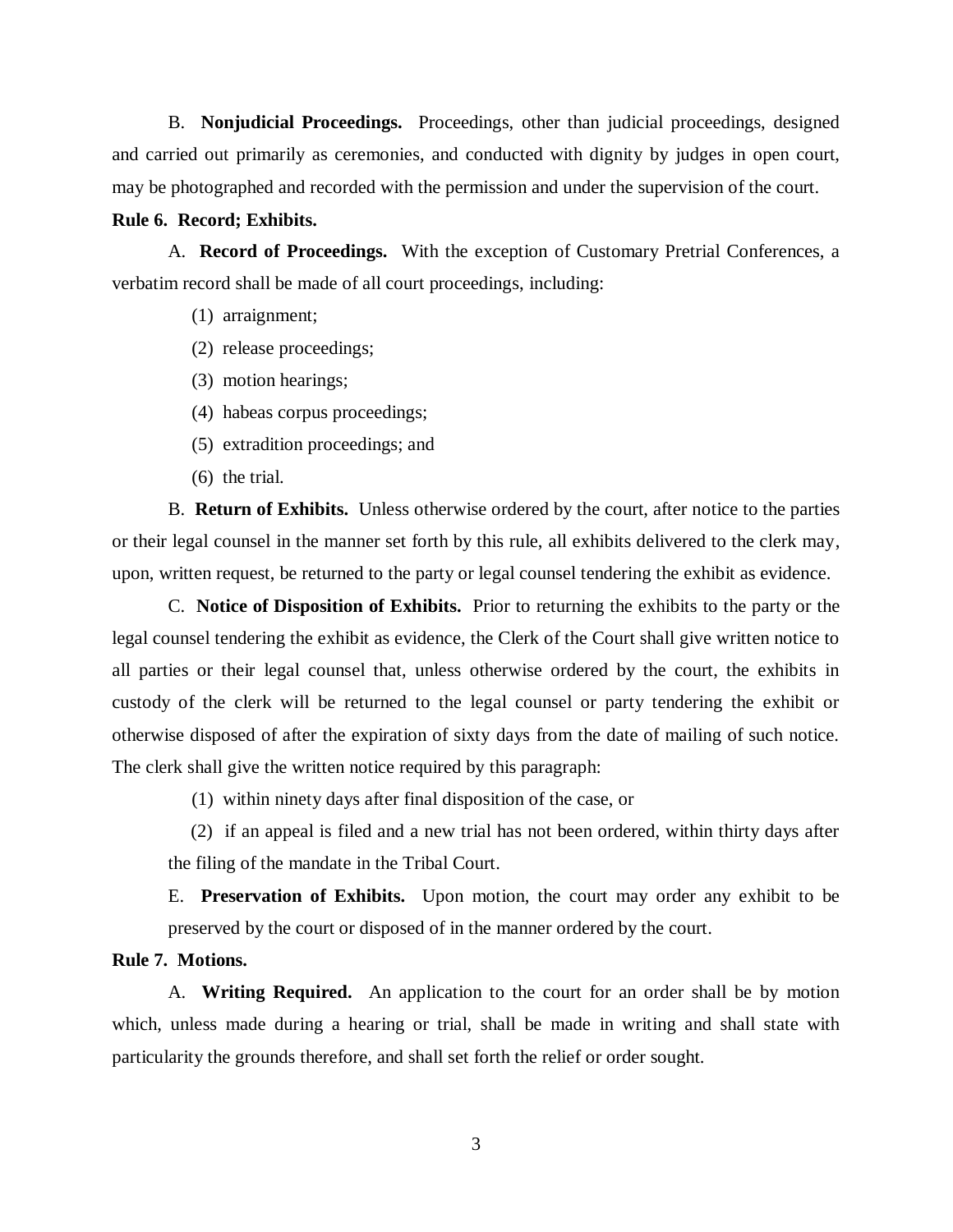B. **Unopposed Motions.** The moving party shall determine whether or not the motion will be opposed. If the motion will not be opposed, an order signed or approved by opposing counsel shall accompany the motion.

C. **Opposed Motions.** The motion shall state that concurrence of opposing counsel was requested or shall specify why no such request was made. The moving party shall not assume that the nature of the motion obviates the need for concurrence from opposing counsel unless the motion is a:

(1) motion to voluntarily dismiss a petition or complaint;

- (2) motion to suppress evidence;
- (3) motion for new trial;
- (4) motion for judgment notwithstanding the verdict; or
- (5) motion to modify a sentence.

The moving party may file with any opposed motion a brief or supporting points with citations and authorities. Affidavits, statements, depositions or other documentary evidence may be filed in support of the motion.

D. **Response.** A written response shall be filed within ten calendar days after service of the motion. Affidavits, statements, depositions or other documentary evidence in support of the response may be filed with the response.

## **Rule 8. Orders Preparation and Entry.**

A. **Preparation of Orders.** Upon announcement of the court's decision in any matter, the court shall:

 (1) designate the counsel who shall be responsible for preparation of the order or judgment and fix the time within which it is to be submitted; or

(2) prepare its own form of order or judgment.

B. **Trial Without a Jury.** In a case tried without a jury, the court shall make a general finding and may, on the request of a party, issue findings of fact specifically. Such findings may be oral. If an opinion or memorandum decision is filed, it will be sufficient if the findings of fact appear therein.

C. **Time Limit.** If no satisfactory form of order or judgment has been submitted within the time fixed by the court, the court shall take such steps as it may deem proper to have an appropriate form of order or judgment entered promptly.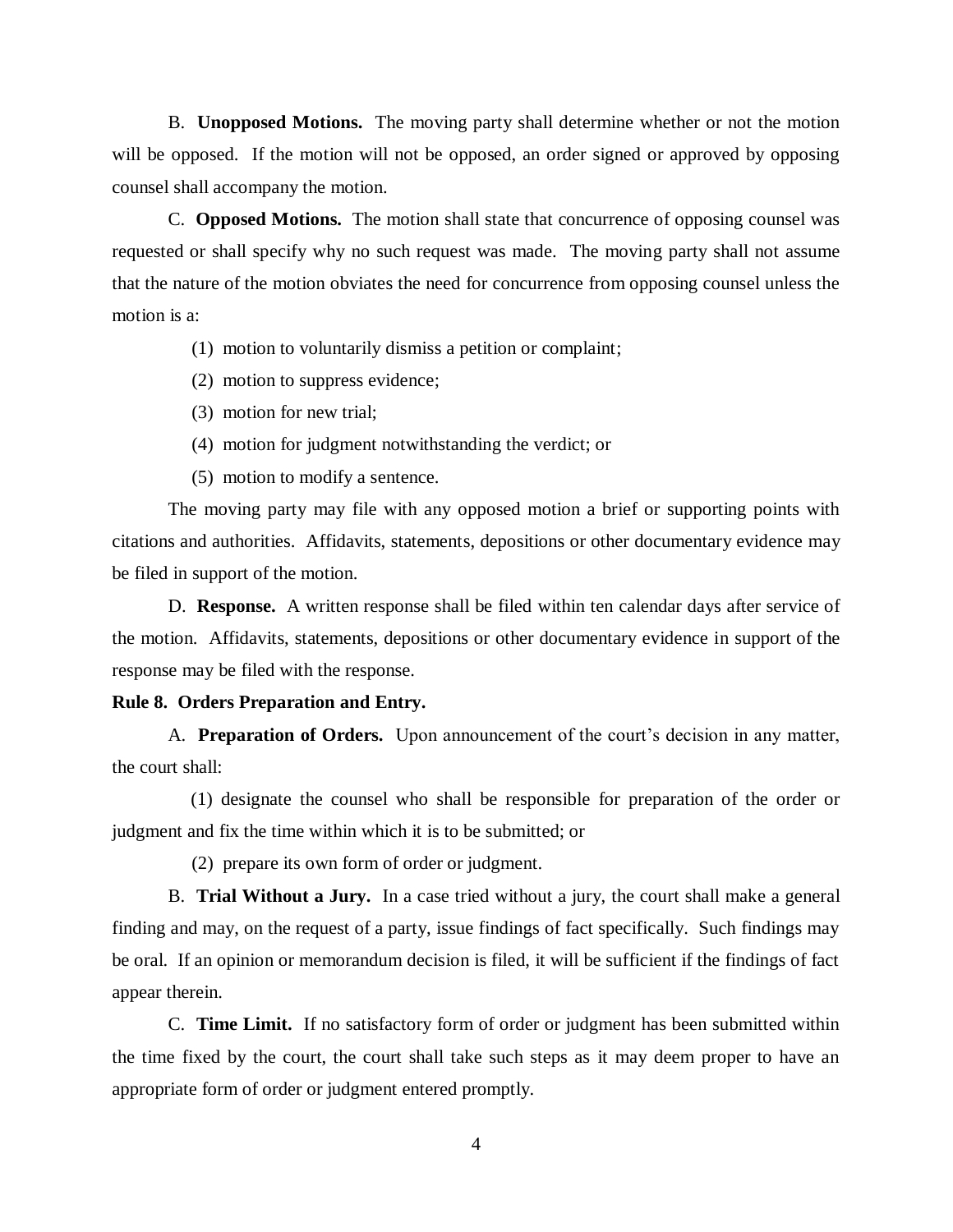D. **Examination by Counsel.** In all events, opposing counsel shall be afforded a reasonable opportunity to examine the form of order or judgment and make suggestions or objections thereto before the court signs any order or judgment.

E. **Entry by Court.** The court must enter the judgment or order within a reasonable time after submission.

## **INITIATION OF PROCEEDINGS**

#### **Rule 9. Initiation of Proceedings.**

A. **Parties.** All criminal proceedings shall be prosecuted in the name of the Pueblo of Zuni, Plaintiff, against the person charged with an offense who shall be referred to as the defendant.

B. **Commencement of Prosecution.** A prosecution shall be commenced by the filing of a criminal complaint.

C. **Complaint.** A complaint is a written statement of the essential facts, the common name of the offense and, if applicable, the specific section number of the Zuni Tribal Code which defines the offense.

D. **Essential acts to be stated in Complaint.** A complaint must state:

(1) The name of the person accused, if known, or some other name if not known plus whatever description of the person accused is known;

(2) The date and approximate time of the commission of the offense, if known;

(3) The general location of where the offense was committed;

(4) The common name of the offense and code designation of the offense;

(5) A short and concise statement of the specific acts or omissions to act complained of;

(6) The person against whom or against whose property the offense was committed, if known; and

(7) The name and signature of the person filing the complaint.

E. **Defects, errors, and omissions.** A complaint shall not be dismissed, nor shall the trial, judgment or other proceeding be stayed, or in any manner affected, because of any defect, error, or omission therein which does not prejudice the substantial rights of the defendant upon the merits. The court may at any time prior to a verdict cause the complaint to be amended in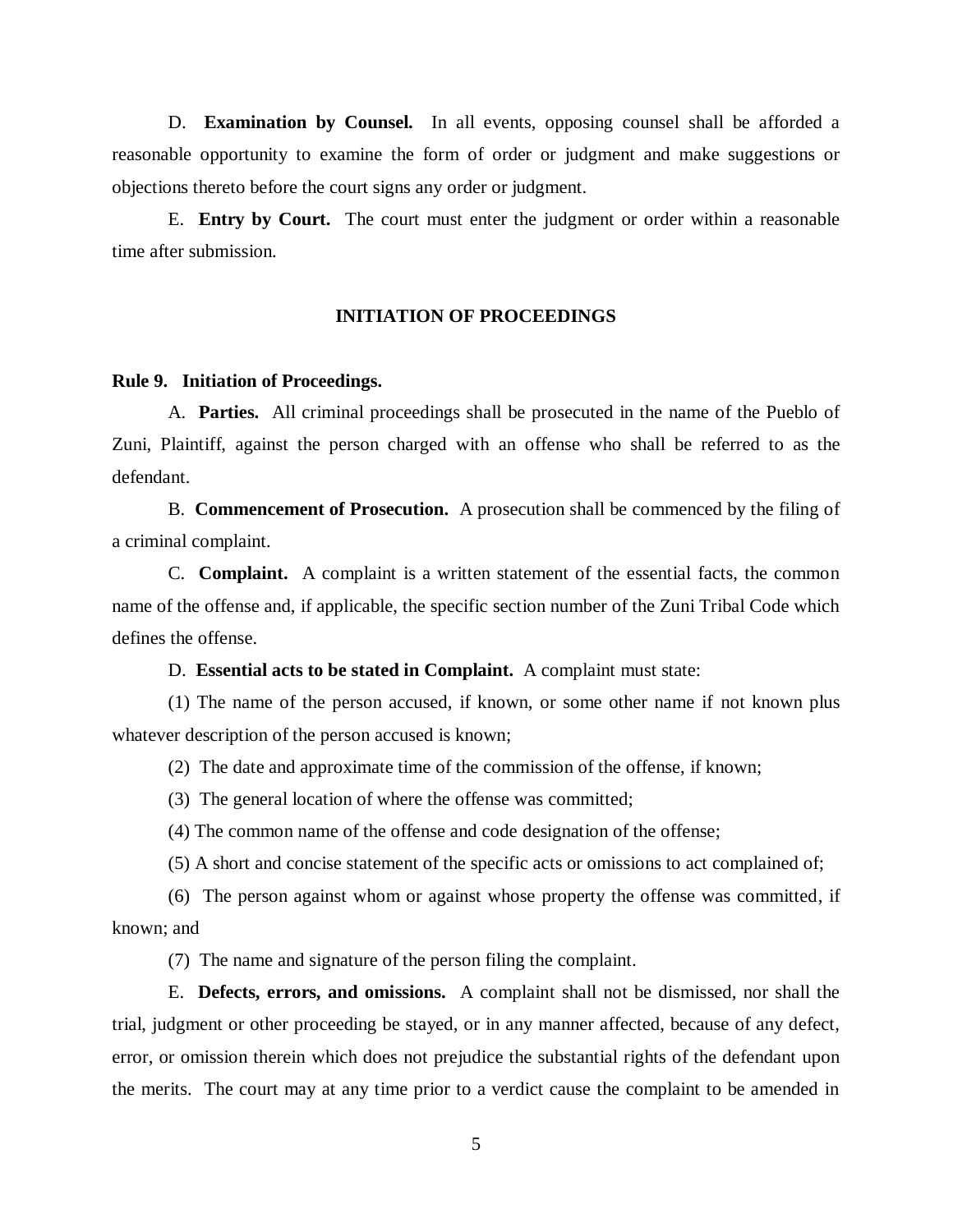respect to any such defect, error, or omission, if no additional or different offense is charged and if substantial rights of the defendant are not prejudiced.

F. **Traffic Offense Citations.** Uniform Traffic Citations that are approved by the Chief Tribal Judge may be issued and take the place of the complaint in cases involving traffic offenses. In cases involving persons driving under the influence of liquor or drugs, the Uniform Traffic Citation shall be supplemented with a Complaint that conforms with the requirements of paragraphs C and D, above.

G. **Fish & Wildlife Offenses.** Zuni Tribal Rangers shall file the original of the Uniform Citation that was issued to the defendant with the Court supplemented with a Complaint that conforms with the requirements of paragraphs C and D, above.

H. **Filing of Complaint.** Upon the filing of a complaint signed by the Tribal Prosecutor, a full-time and commissioned tribal, state or county law enforcement officer, or Tribal Ranger, the court shall docket the action.

# **Rule 10. Joinder; Severance.**

A. **Joinder of Offenses.** Two or more offenses shall be charged in one complaint with each offense stated in a separate count, if such offenses are of the same or similar character, or are based on the same act or transaction or constitute parts of a common scheme or plan.

B. **Joinder of Defendants.** Two or more defendants may be charged in the same complaint if they are alleged to have participated in the same act or transaction constituting an offense. Such defendants may be charged in one or more counts together or separately and all of such defendants need not be charged on each count.

C. **Motion for Severance.** If it appears that a defendant or the Pueblo of Zuni may be prejudiced by a joinder of offenses or of defendants, the Court may order separate trials of offenses, grant severance of defendants, or provide whatever other relief justice may require.

#### **Rule 11. Issuance of Warrant for Arrest and Summons.**

A. **Time.** Upon the docketing of any criminal complaint, the court may issue a summons or arrest warrant to bring the defendant named in the complaint before a judge of the tribal court.

B. **Basis for Warrant.** A warrant of arrest may issue in cases in which a Class A offense is charged. A person charged with the commission of a Class B or Class C offense shall be issued criminal summons, unless the court has reasonable grounds to believe that the person will not appear upon being served with a summons.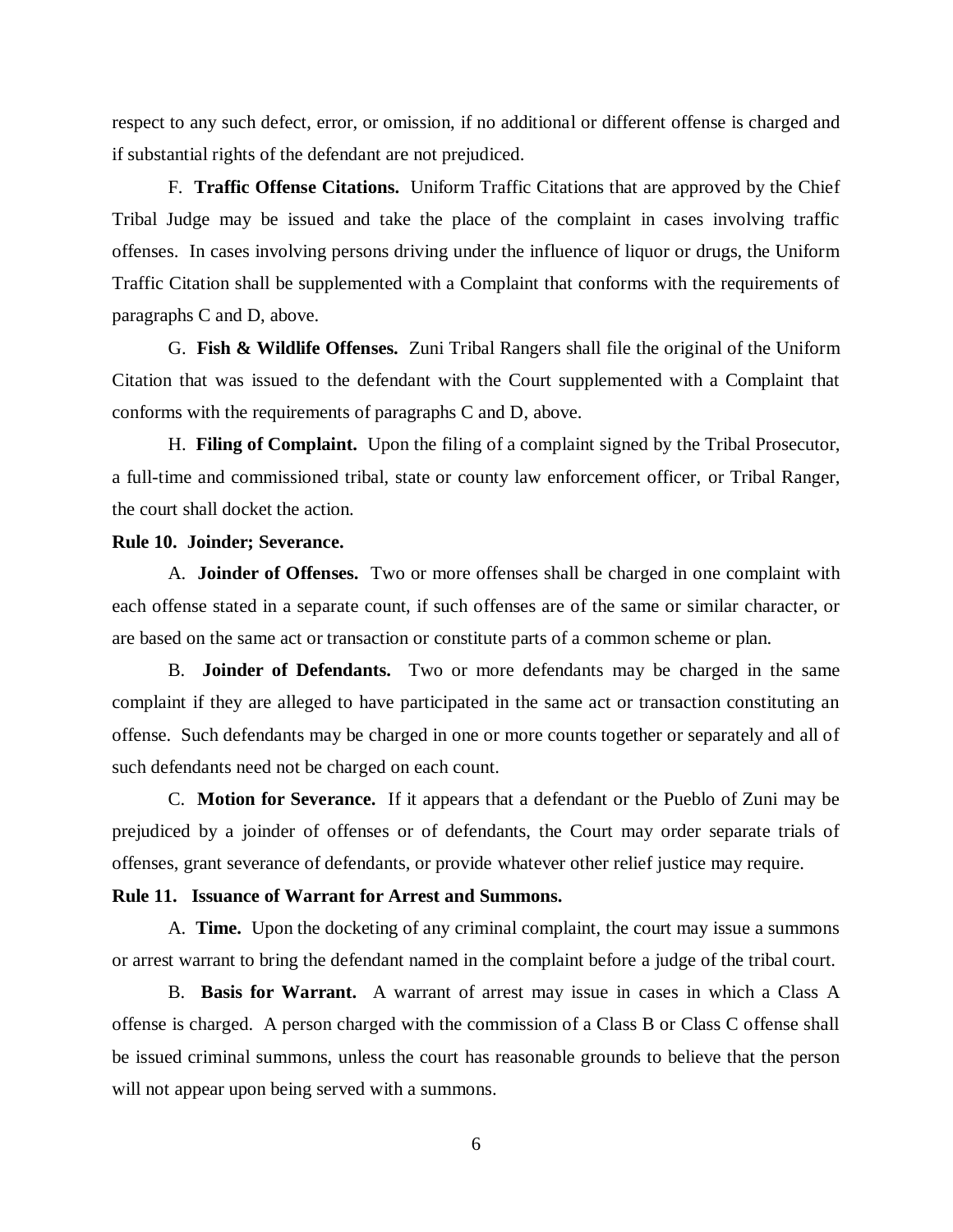C. **Form of Warrant.** A warrant of arrest shall be signed by the presiding judge and shall contain the name of the defendant or, if his name is not known, any name and a reasonable description by which the defendant can be identified with reasonable certainty. It shall describe the offense charged and shall command that the defendant be arrested and brought before the court to enter a plea to the charge.

D. **Form of Summons.** The summons shall be in the same form as the warrant except that it shall summon the defendant to appear before the court within five days from the date of service to enter a plea

## **Rule 12. Service of Summons; Failure to Appear.**

A. **Service.** A summons shall be served in accordance with the rules governing service of process in civil actions unless the court authorizes service by mail. A copy of the complaint shall be attached to the summons. Service by mail is complete upon mailing

B. **Failure to Appear.** If a defendant fails to appear in person, or by legal counsel when permitted by rules of the court, at the time and place specified in the summons, the court shall issue a warrant for the defendant's arrest.

## **Rule 13. Arrests Pursuant to Warrant; Without Warrant.**

A. **Duty Upon Arrest.** Whenever a defendant is arrested pursuant to an arrest warrant, the defendant shall be brought before the court without unnecessary delay to enter a plea.

B. **Service of Warrant.** Service of an arrest warrant may be accomplished at any place within the exterior boundaries of the Zuni Reservation. If the arresting officer has the arrest warrant in his possession at the time of the arrest, a copy shall be served upon the defendant upon his arrest. If the officer does not have the warrant in this possession at the time of the arrest, the officer shall then inform the defendant of the offense and of the fact that a warrant has been issued and shall serve the warrant on the defendant as soon as practicable.

C. **Return.** The arresting office shall file a return of service of the arrest warrant with the court within 24 hours of the defendant's arrest. The date, time, and place of service or arrest shall be stated on the warrant or summons together with the name of the person who may have served the warrant or summons. A copy of the warrant or summons endorsed by the person serving the same shall be provided to the defendant.

D. **Arrests Without a Warrant**. If a defendant is arrested without a warrant, a criminal complaint shall be prepared and a copy shall be given to the defendant prior to the defendant's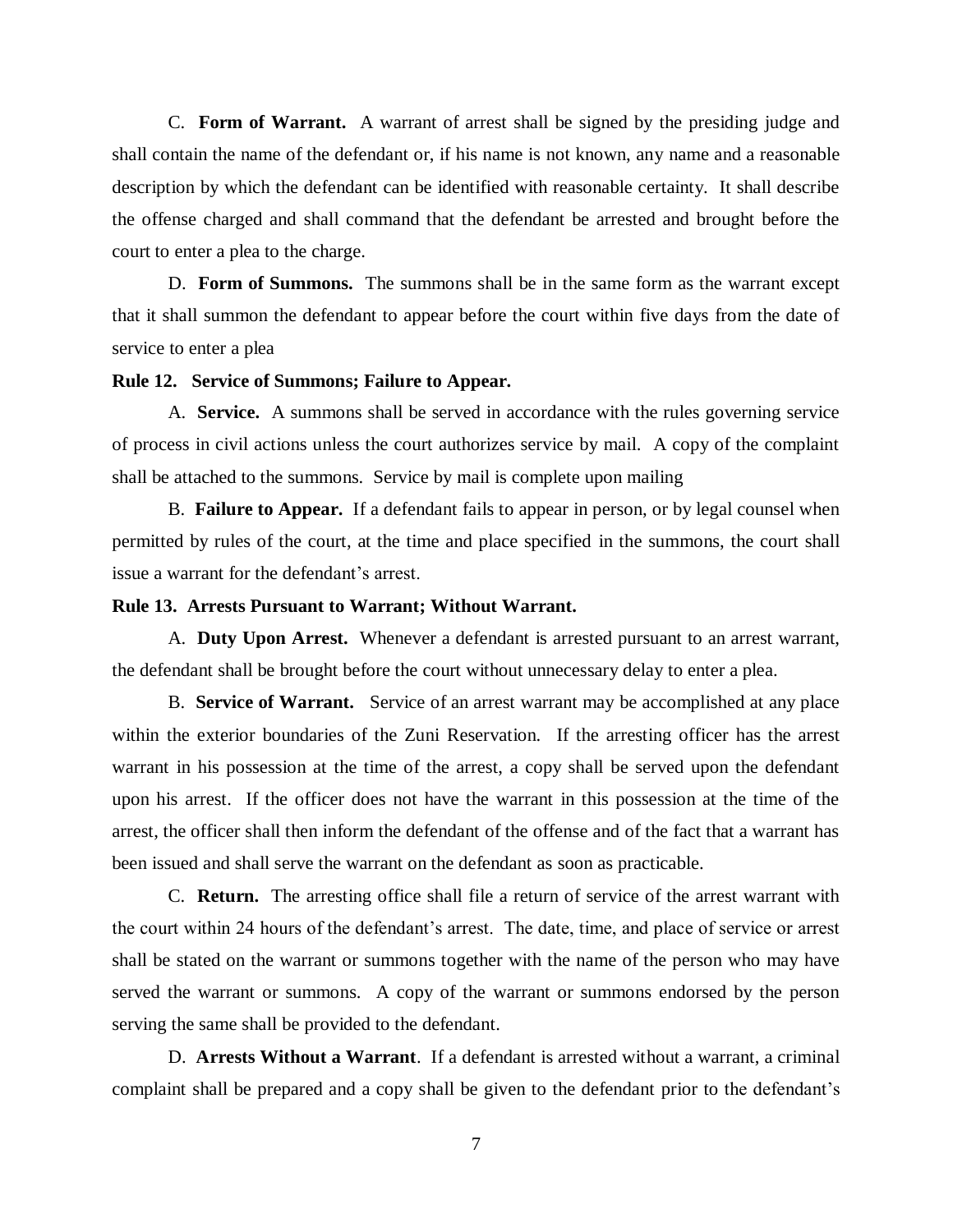release from custody or prior to the defendant's arraignment. If the defendant is in custody and the court is open for business, a criminal complaint shall be immediately filed with the court. If the court is not open and the defendant remains in custody, the complaint shall be filed on the next business day of the court.

## **Rule 14. Search Warrants.**

A. **Issuance.** A search warrant may be issued by a Tribal Judge on the request of the Tribal Prosecutor, a full-time salaried tribal police officer, tribal ranger, or any officer of the United States authorized to enforce or assist in enforcing any federal law. A warrant may be issued to search for and to seize any:

(1) property which has been obtained or is possessed in a manner which constitutes a criminal offense;

 (2) property designed or intended for use or which is or has been used as the means of committing a criminal offense;

(3) property which would be material evidence in a criminal prosecution; or

 (4) person alleged to be a victim of a crime, or for whom an arrest warrant has been issued or for an alleged fugitive from justice.

B. **Contents.** A search warrant shall be executed by a full-time salaried tribal police officer, tribal ranger, or any officer of the United States authorized to enforce or assist in enforcing any federal law. The warrant shall contain or have attached the sworn statement of facts showing probable cause for its issuance and the name of any person whose sworn written statement has been taken in support of the warrant. A search warrant shall specifically identify the property and name or describe the person or place to be searched and the property to be seized. The warrant shall direct that it be served between the hours of 6:00 a.m. and 10:00 p.m., according to local time, unless the issuing judge, by appropriate provision in the warrant, and for reasonable cause shown, authorizes its execution at any time.

C. **Execution.** A search warrant shall be executed within ten days after the date of issuance. The officer seizing property under the warrant shall give to the person from whom or whose premises the property was taken a copy of the affidavit for search warrant, and the search warrant, and a copy of the inventory of the property taken or shall leave copies of the affidavit for search warrant, and the search warrant, and a copy of the inventory at the place from which the property was taken.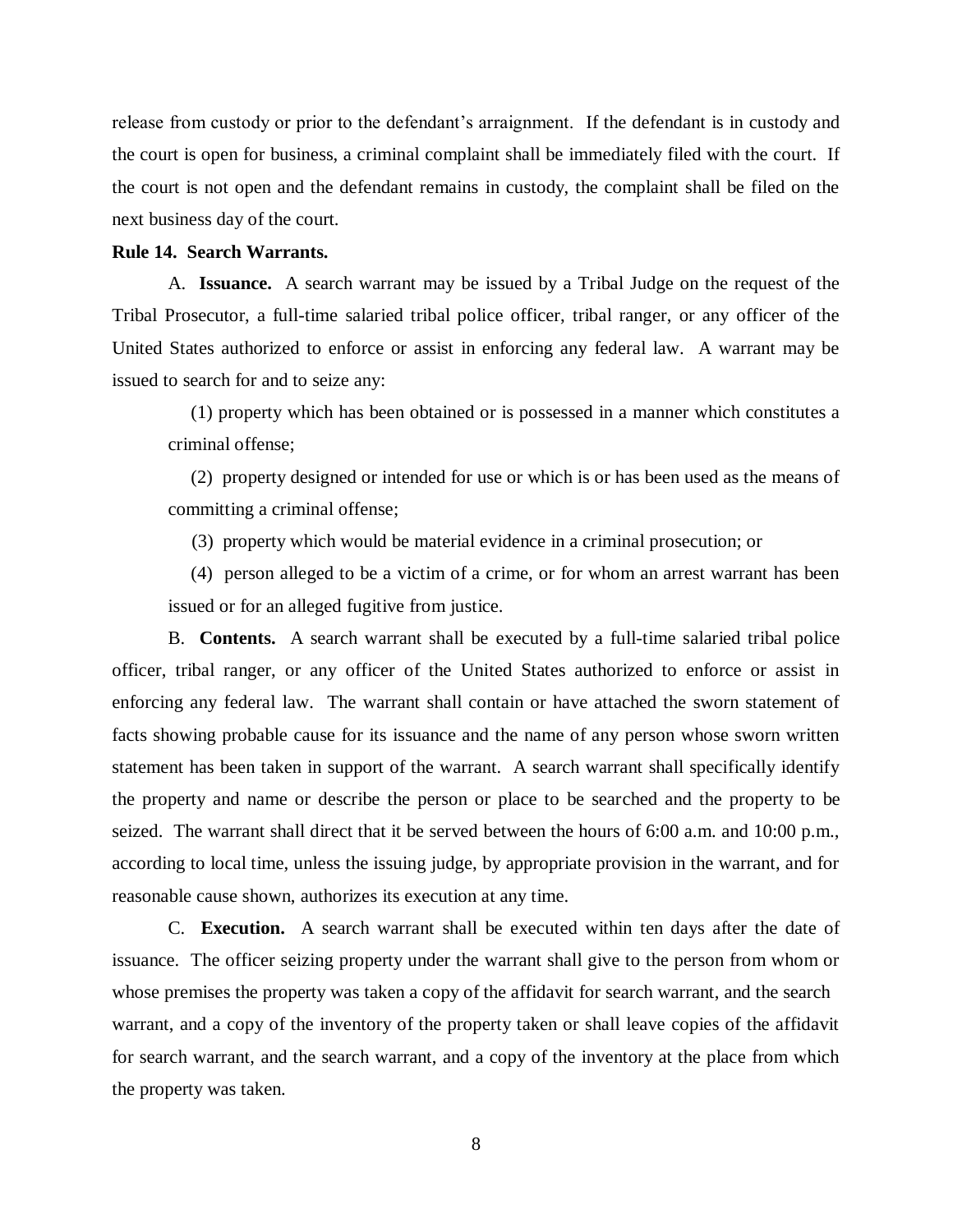D. **Return.** The return shall be made promptly after execution of the warrant. The return shall be accompanied by a written inventory of any property taken. The inventory shall be made in the presence of the applicant for the warrant and the person from whose possession or premises the property was taken, if they are present, or in the presence of at least one credible person other than the applicant for the warrant or the person from whose possession or premises the property was taken.

E. **Probable Cause.** As used in this rule, "probable cause" shall be based upon substantial evidence, which may be hearsay in whole or in part, provided there is a substantial basis for believing the source of the hearsay is credible and for believing that there is a factual basis for the information furnished. Before ruling on a request for a warrant the court may require the affiant to appear personally and may examine the affiant under oath and any witnesses he may produce to determine whether probable cause exists to issue the warrant.

F. **Search Without a Warrant.** Any law enforcement officer may stop any person in a public place if he has probable cause to believe said person is in the act of committing a criminal offense, or has committed a criminal offense or is attempting to commit a criminal offense and demand of him his name, address, and explanation of his actions, and may, if he has reasonable grounds to believe his own safety or the safety of any person nearby is endangered, conduct a frisk type search for weapons on person(s) detained.

## **Rule 15. Motion to Suppress.**

A. **Property.** Any person aggrieved by a search and seizure may move the court for the return of the property and to suppress its use as evidence.

B. **Time for Filing.** A motion to suppress shall be filed within 20 days after the entry of a plea, unless, upon good cause shown, the court waives the time requirement of this rule.

C. **Hearing.** The court shall receive evidence on any issue necessary to the decision of the motion. If the motion is granted the property shall be returned to the rightful owner, unless otherwise subject to lawful detention.

#### **PRETRIAL PROCEEDINGS**

# **Rule 16. Arraignment.**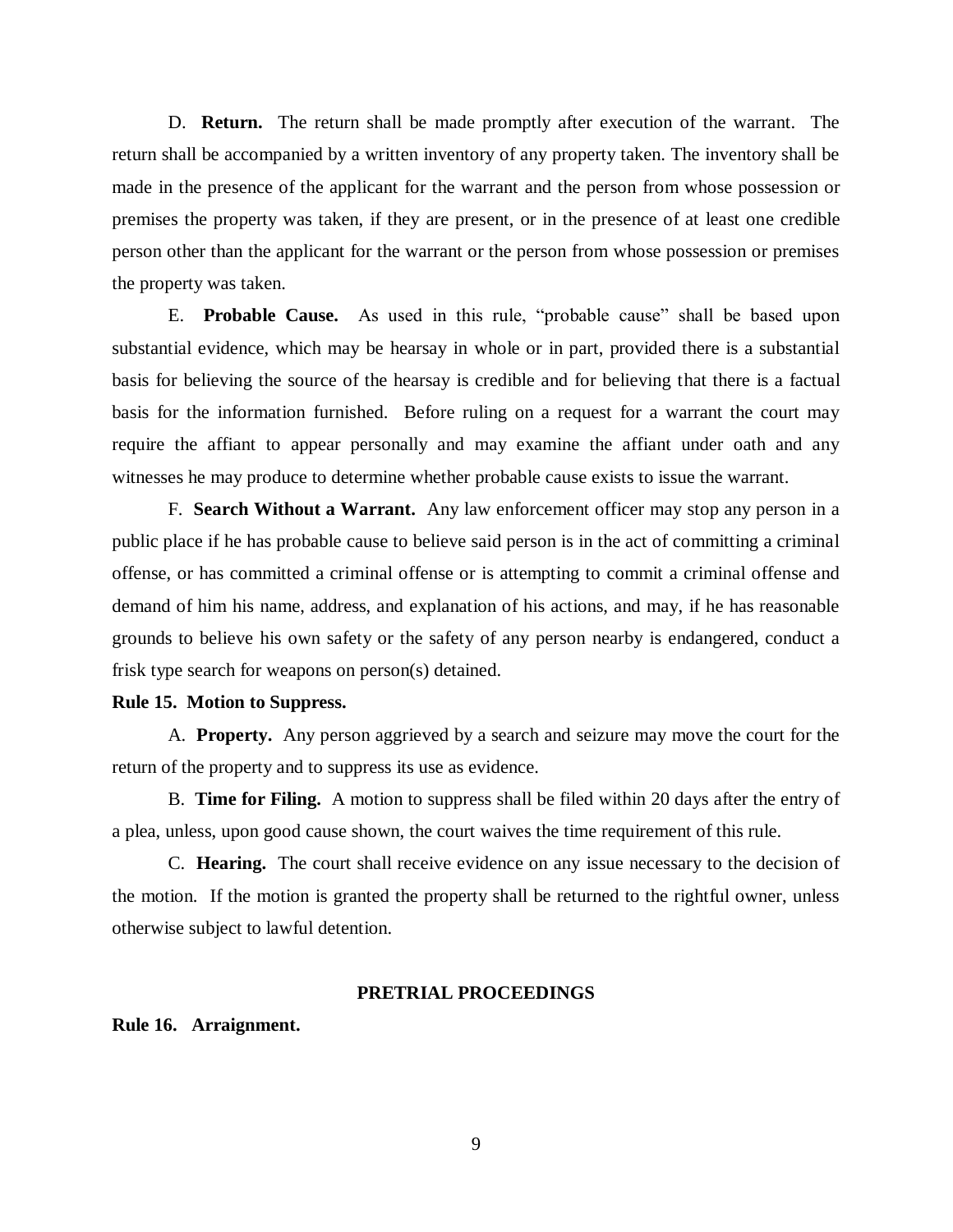A. **Purpose.** The purpose of the arraignment is to bring the defendant before the court; to advise the defendant of the nature of the charges that have been filed against him; to advise the defendant of his rights under the law; and to ask the defendant to enter a plea.

B. **Time of Arraignment.** As soon as reasonably possible after arrest but not more than 48 hours thereafter, or within the period designated on the summons, the defendant shall appear or be brought before a Tribal Judge. At arraignment the defendant shall be informed of his right to retain legal counsel at his own expense. If the defendant desires to obtain legal counsel but does not presently have counsel, the defendant will be given reasonable time to secure legal counsel before entering his plea.

C. **Appearance by Defendant.** The defendant may appear at arraignment:

(1) by way of a two way audio-visual communication in accordance with Paragraph J of this rule; or

(2) in open court.

D. **Reading of Complaint.** The bailiff, probation officer, or Clerk of the Court shall deliver to the defendant a copy of the Complaint to the defendant, if the defendant has not already been provided with a copy. The Court will then read the complaint to the defendant and shall ask the defendant to enter a plea.

E. **Pleas.** A defendant charged with a criminal offense may enter a plea of: Guilty, Not Guilty, or No Contest.

F. **Refusal to Plea.** If the defendant refuses to enter a plea or stands mute, the Court shall direct the entry of a plea of not guilty on the defendant's behalf.

G. **Advice of Defendant.** The Court shall not accept a plea of guilty or no contest without first, by addressing the defendant personally in open court, informing the defendant of and determining the defendant understands the following:

(1) the nature of the charge to which the plea is offered;

(2) the maximum penalty provided by the Sentencing Guidelines;

 (3) that if the Court accepts the defendant's plea of guilty or no contest, there will not be a further trial of any kind and the defendant thereby waives his rights guaranteed by the Zuni Constitution and the Indian Civil Rights Act; and

 (4) that if the defendant is charged with a crime of domestic violence, a plea of guilty will affect the defendant's constitutional right to bear arms, including receiving,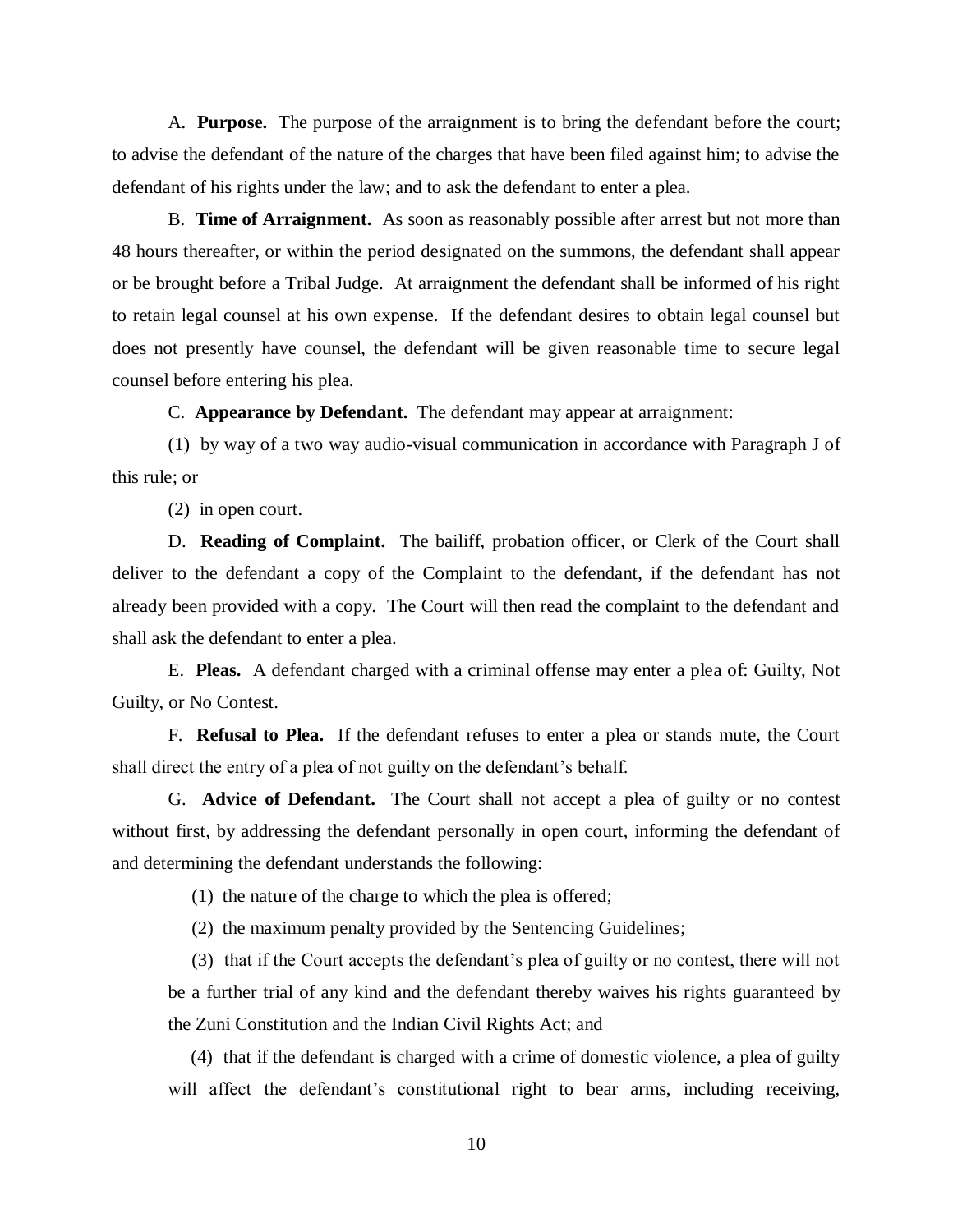possessing or owning any firearm or ammunition, and may affect the defendant's ability to obtain government employment (tribal, state, or federal).

H. **Plea Must be Made Knowingly and Voluntarily.** The Court shall not accept a plea of guilty or no contest without first, by addressing the defendant personally in open court, determining that the defendant is capable of knowingly making the plea (ie. sober and not under the influence of any controlled substance). The Court shall also determine that the plea is being made voluntarily and not the result of force or threats or of promises apart from a plea agreement.

I. **Withdrawal of Guilty Plea.** The defendant shall not be allowed to withdraw a plea of guilty unless the defendant makes a showing to the court that the plea of guilty was the result of duress, or was not made voluntarily.

J. **Audio-visual Appearance.** The arraignment of the defendant may be conducted through the use of two-way audio-visual communication, if the following conditions are met:

 (1) the defendant and his legal counsel (if retained by the defendant) are together in one room at the time of the arraignment; and

 (2) the judge, defendant and legal counsel are able to communicate and see each other though a two-way audio-visual system which may also be heard and viewed in the courtroom by members of the public.

K. **Waiver of Arraignment**. The defendant may waive formal arraignment by filing a written waiver of arraignment and plea of not guilty.

## **Rule 17. Plea Agreements.**

A. **In General.** The Tribal Prosecutor or arresting officer and the defendant's legal counsel, or the defendant when acting pro se, may engage in discussions with a view toward reaching an agreement that, upon entering a plea of guilty or no contest to a charged offense or to a lesser offense, the Tribal Prosecutor or arresting officer will move for a dismissal of other charges, or will recommend or not oppose the imposition of a particular sentence, or will do both. The Court shall not participate in any such discussions.

B. **Notice.** If a plea agreement has been reached by the parties which contemplates entry of a plea of guilty or no contest in the expectation that a specific sentence will be imposed or that other charges before the court will be dismissed, the plea agreement will be reduced to writing and filed with the court. The court shall require the disclosure of the agreement in open court at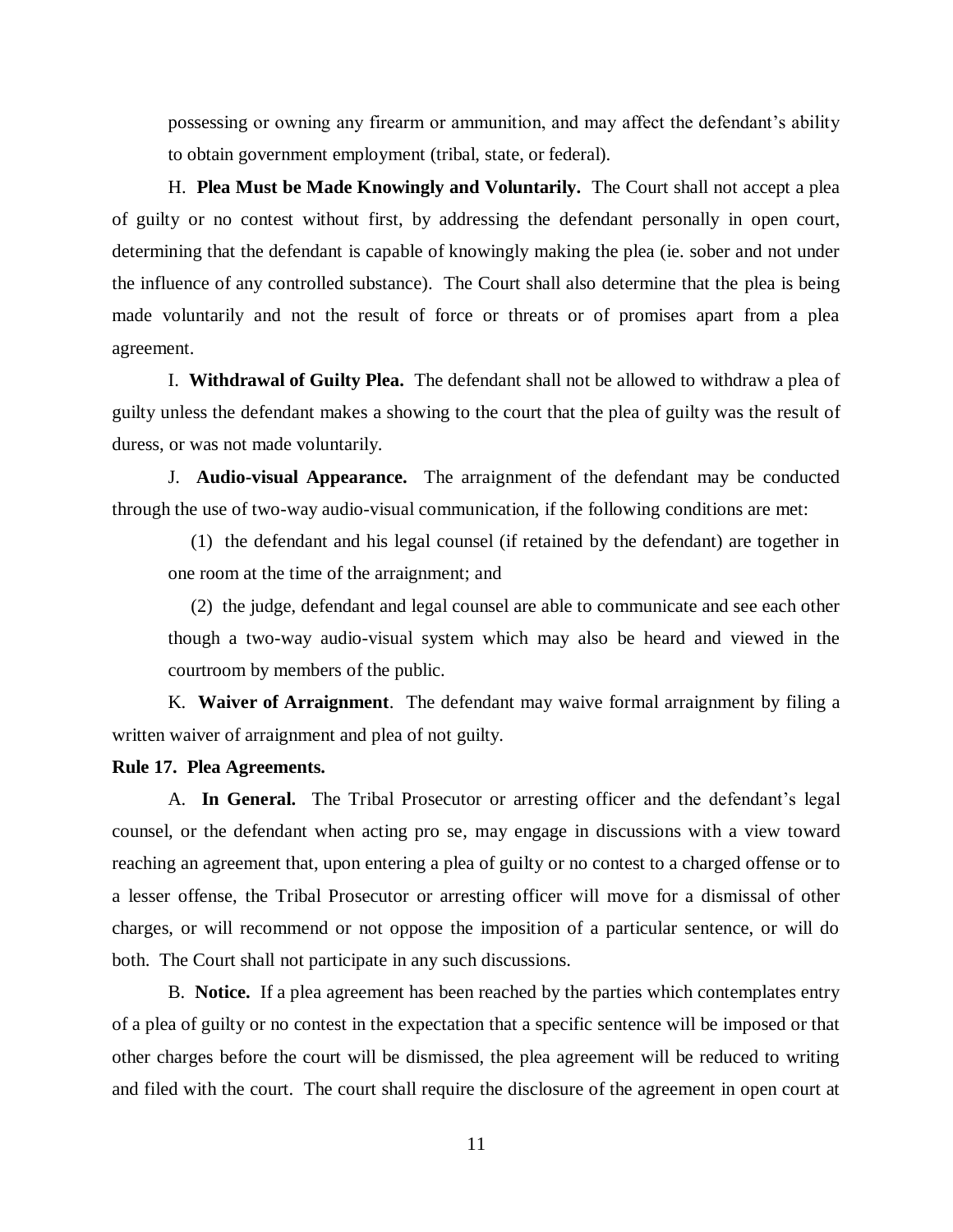the time the plea is offered. Thereupon the court may accept or reject the agreement, or may defer its decision to accept or reject the agreement until the court has an opportunity to consider a presentence report.

C. **Acceptance of Plea Agreement.** If the court accepts the plea agreement, the court shall inform the defendant that the agreement will be embodied in the judgment and commitment order to be issued by the court.

D. **Rejection of Agreement.** If the court rejects the plea agreement, the court shall inform the parties of this fact, advise the defendant in open court that the court is not bound by the plea agreement, afford either party the opportunity to withdraw the agreement and advise the defendant that if the defendant persists in entering a guilty or no contest plea the disposition of the case may be less favorable to the defendant than that contemplated by the plea agreement.

E. **Inadmissibility of Plea Discussions.** Evidence of a plea of guilty or no contest, later withdrawn, or of an offer to plead guilty or no contest to a crime charged or to any other crime, or of statements made in connection with any of plea agreement or offers to plea shall not be admissible in any civil or criminal proceeding against the person who made the plea or offer.

### **Rule 18. Customary Pretrial Conference.**

A. **Intent.** A Customary Pretrial Conference is intended to establish a means to settle criminal disputes in a traditional, customary Indian manner by discussion between the parties before a trusted, impartial trial authority prior to resorting to formal trial procedures that have been adopted from the non-Indian society. The conduct of a Customary Pretrial Conference requires that a formal proceeding be initiated by the filing of a criminal complaint, but anticipates that a great percentage of criminal cases may be settled by resorting to traditional and customary means of settling disputes by the Zuni Tribal Court. The procedures set forth in this Rule shall not be interpreted or applied to deny any person any right otherwise guaranteed by the Constitution of the Zuni Tribe or the Indian Civil Rights Act.

B. **Non-Jury Trials.** In all cases that are scheduled to be tried without a jury, the Court shall schedule a Customary Pretrial Conference which shall be conducted in the manner set forth in this Rule. Once the case is at issue by virtue of the defendant entering a plea of not guilty, the Court shall summon the defendant, arresting officer, complaining witness(es), and such other witnesses as either side may desire to summon to assist the Court in resolving the issues presented by the facts and law of the case and determine a just disposition of the case should the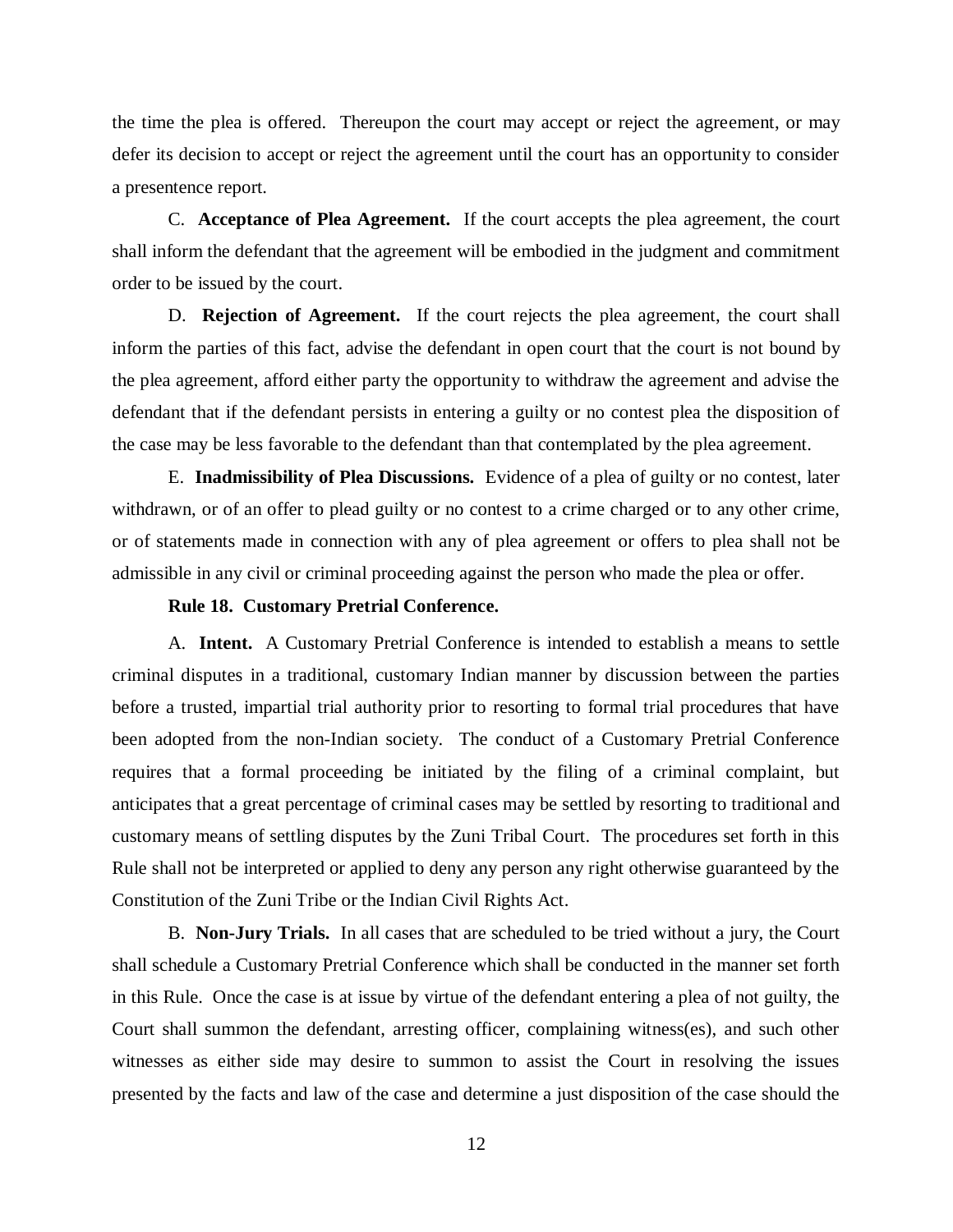defendant admit guilt. Such other persons may, but need not include the defendant's spouse or other family members, social workers, domestic violence counselors, probation officers or similar persons having professional training. Due to the nature and purpose of a Customary Pretrial Conference, neither party shall appear at the Customary Pretrial Conference in the company of prosecution or defense counsel or attorneys, advocates or lay counselors. A Customary Pretrial Conference shall not be open to the public.

C. **Conduct of Customary Pretrial Conference.** There shall be no record or transcript made of the proceedings at the Customary Pretrial Conference, nor shall any statement made by any person during the conduct of the proceeding be used for any purpose should the matter not be resolved and is scheduled for trial. If an agreement is reached on some or all of the issues presented by the case, the judge conducting the Pretrial Conference shall cause a record to be made of the settlement by means of an order or judgment entered into the record of the Court. In the event that some of the issues are not agreed upon, the judge shall cause a Pretrial Order to be prepared stating what issues have been settled and what issues remain to be tried and shall govern the conduct of any trial subsequently held. The Pretrial Order may also contain agreements, stipulations, or orders of the Court as to the witnesses to be called by the parties, the anticipated testimony of each witness, the exhibits intended to be introduced by the parties, and the conduct of discovery prior to trial.

D. **Role of the Judge.** The judge conducting the Customary Pretrial Conference shall listen to the positions of the parties and attempt to work out a settlement of all or some of the issues of the case. Any settlement reached during the Pretrial Confernce shall be consistent with the laws, ordinances, customs and traditions of the Zuni Tribe.

E. **Role of the Defendant.** A defendant summoned to appear at a Customary Pretrial Conference shall be required to attend but shall not be required to testify, cooperate or otherwise participate in the Pretrial Conference. The judge conducting the Pretrial Conference shall explain these matters to the defendant at the beginning of the conference. If a settlement is reached which involves an admission of guilt by the defendant, the presiding judge shall determine the voluntariness of the agreement and determine whether the defendant understands the Constitutional rights he is giving up by agreeing to enter a plea of guilty to any or all of the charges pending against the defendant. If a defendant indicates his unwillingness to cooperate or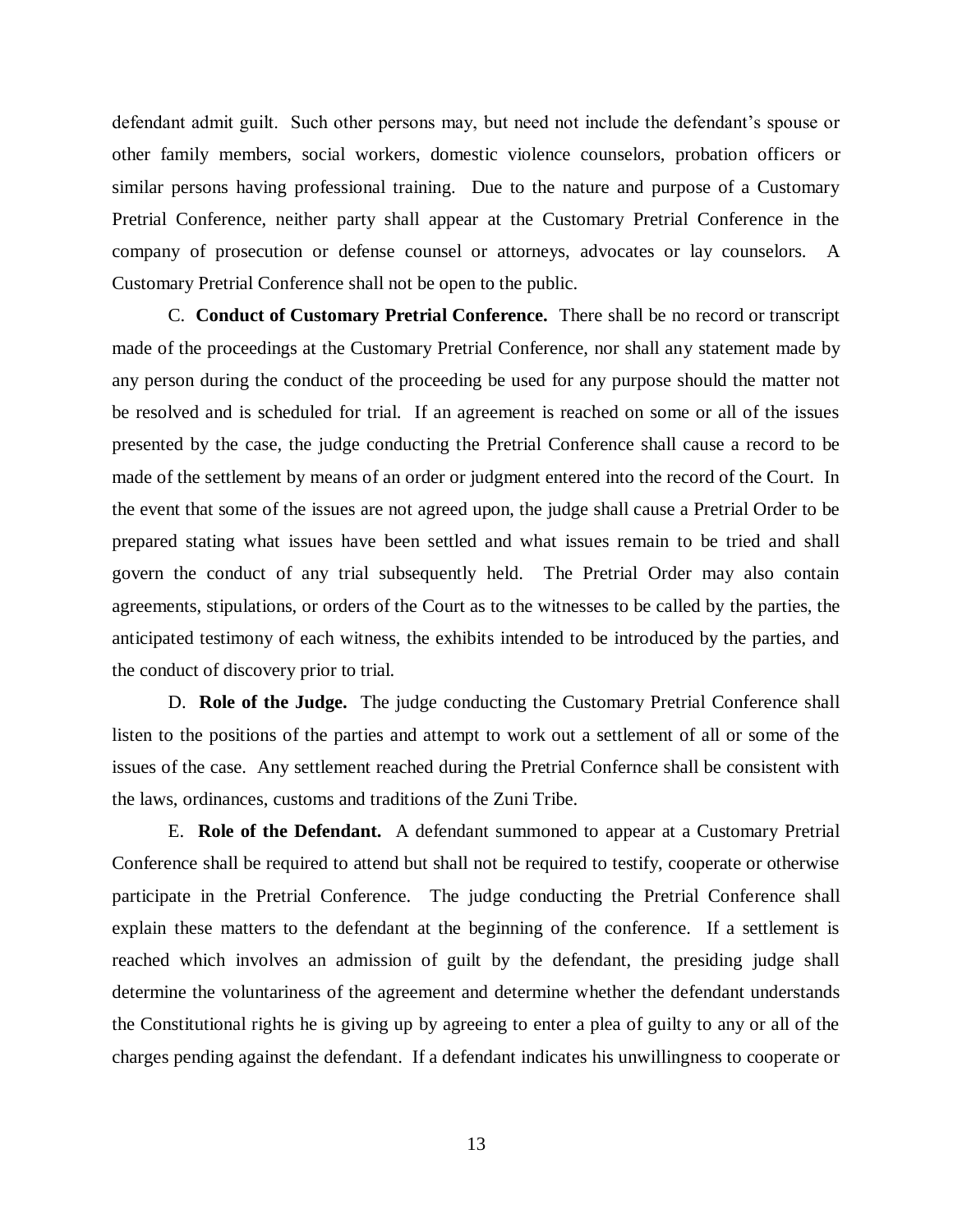participate in the Pretrial Conference, no further discussion shall be held and the matter shall be scheduled for trial.

F. **Agreement of the Parties.** No settlement of any issue in a criminal case shall be made at the Customary Pretrial Conference except upon the voluntary agreement of the defendant which must be approved by the judge conducting the Pretrial Conference. The defendant shall be allowed to consult with counsel of his choosing (at at his own expense) if he so desires, prior to agreeing to any portion of a judgment or order settling the case or any issue presented by the case.

## **RELEASE PROVISIONS**

#### **Rule 19. Bail; Release From Custody.**

A. **Right to Bail.** Except as otherwise provided herein, all persons arrested for violation of the Zuni Tribal Code and incarcerated shall be given the opportunity to make bail and released from detention pending their trial or appeal.

# B. **Bail Schedule.**

(1) **Class B and Class C Offenses.** A bail schedule for Class B and C offenses shall be adopted by rule of the Tribal Court. A defendant may be released from detention at any time prior to arraignment by posting the amount or amounts of bail specified in the bail schedule for the offense or offenses charged; provided however, that if the arresting officer or complaining witness certifies to the arresting officer, or if the jailer certifies based on his own observation, that the defendant is at the time he is brought to the detention center unconscious or in an intoxicated condition, or for any reason does not appear to be in a conscious and sober condition, such defendant shall not be allowed to post bail according to the bail schedule for a period of 8 hours. The defendant shall be informed by the detention officer of his right to make bail at the appropriate time that such is available.

 (2) **Class A Offenses.** Bail for Class A offenses may be set only by a judge upon the consideration of the factors set forth in Paragraph (4) of this rule and must be set or denied within forty eight hours following the defendant's arrest. The court may deny release on bail pending trial or appeal when a Class A offense is involved and it appears reasonably certain that the defendant will pose a serious threat to the safety and well being of any person and the community if released, or will fail to subsequently appear if released.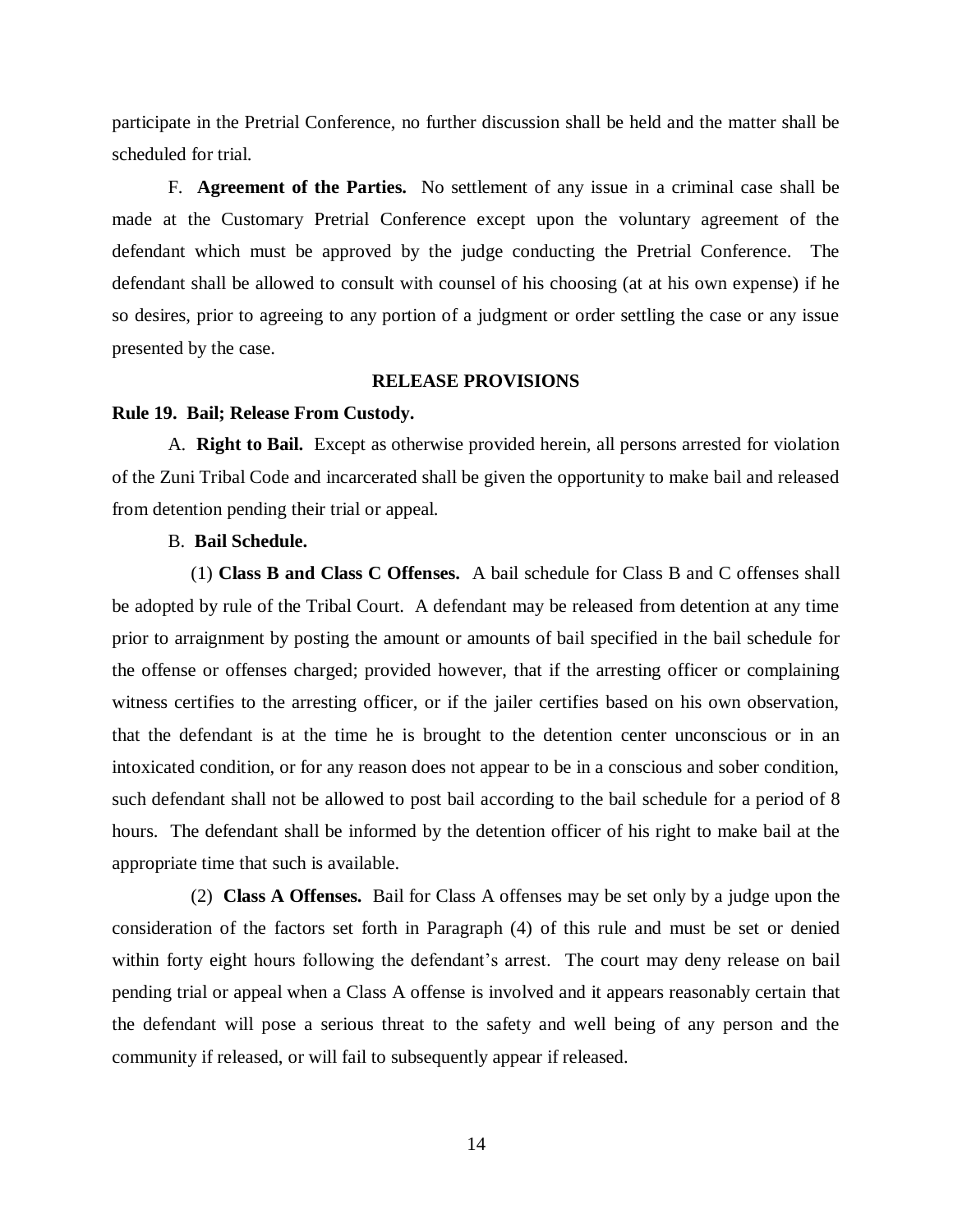(3) **Amount of Bail.** At the arraignment or other appropriate time, the court shall set bail at an amount, not to exceed twice the maximum fine payable for the offense charged, which will tend to assure the appearance of the defendant at trial or at such time as his appearance is necessary. A defendant may, at arraignment, request that any bail required by the bail schedule be reduced or that he be released on his own recognizance pursuant to the provisions of Paragraph (4), below.

 (4) **Factors to be Considered in Determining Conditions of Release.** The court shall, in determining the amount of bail and which conditions of release will reasonably assure the appearance of the defendant as required by the court and the safety of any other person and the community, take into account information concerning:

(a) the nature and circumstances of the offense(s) charged, including whether the offense is a crime of violence or involves a controlled substance;

(b) the weight of the evidence against the defendant;

(c) the history and characteristics of the defendant, including:

(i) the defendant's past and present residences;

 (ii) any facts tending to indicate that the person has strong ties to the community;

 (iii) the defendant's employment status, employment history and financial resources;

 (iv) any facts indicating the possibility that the defendant will commit new crimes if released;

 (v) the defendant's past conduct, history relating to drug or alcohol abuse, criminal history, and record of non-appearance at court proceedings;

 (vi) the nature and seriousness of the danger to any person or the community that would be posed by the defendant's release; and

 (vii) whether, at the time of the current offense or arrest, the defendant was on probation, or on any other type of release pending trial, sentencing, or appeal.

(5) **Additional Conditions; Conditions to Assure the Orderly Administration of Justice.** The court, upon release of the defendant or any time thereafter, may enter an order that such person's release be subject to: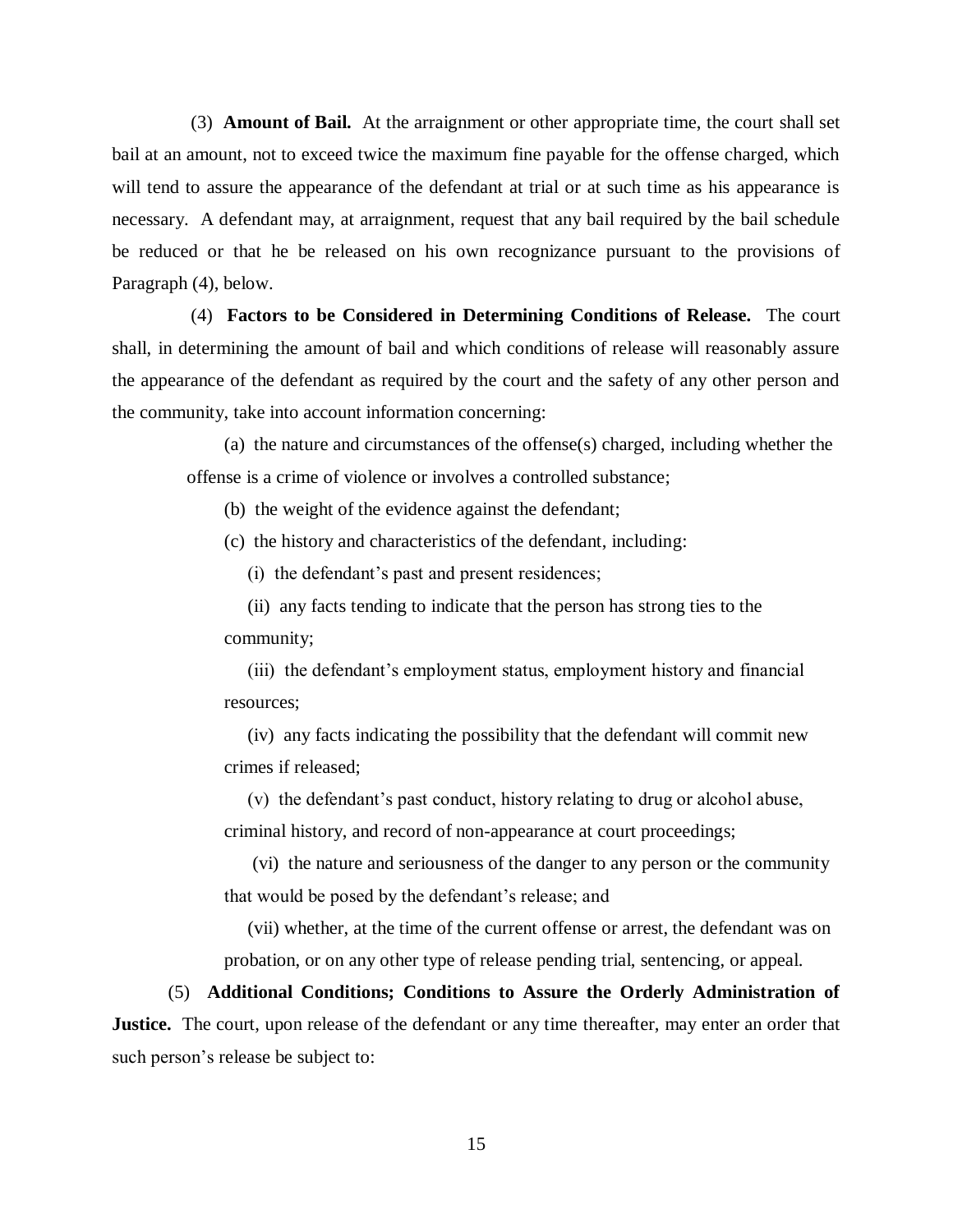(a) the condition that the defendant not commit any further violation of the Zuni Tribal Code;

 (b) a condition that the defendant report on a regular basis to a designated pretrial services program or department agreeing to supervise the defendant;

 (c) a condition that the defendant abide by specified restrictions on personal associations, place of abode or travel;

 (d) a condition that the defendant avoid all contact with an alleged victim of the offense and with any potential witness who may testify about the offense;

 (e) a condition that the defendant refrain from possessing a firearm or other dangerous weapon.

 (f) a condition that the defendant undergo available medical, psychological or psychiatric treatment, including treatment for drug or alcohol dependency, and remain in a specified institution if required for that purpose;

 (g) a condition that a defendant submit to a urine analysis or alcohol test upon request of a person designated by the court;

 (h) a condition that the defendant satisfy any other condition that is reasonably necessary to assure the appearance of the defendant as required and to insure the safety of any other person and the community.

(6) **Violations of Federal or State Law.** Persons incarcerated in the Zuni Detention Center for violation of federal or state laws shall be subject to be released on bail by the jurisdiction under whose authority the arrest was made and according to the provision(s) of the law(s) under which the arrest was made, or pursuant to the extradition law of the Zuni Tribe. A person arrested for violation of federal law shall not be entitled to be released on bail until the prosecution of such charges has been declined by the U.S. Attorney, plus a reasonable time thereafter, not to exceed 36 hours after receipt of notification of such declination, in which charges for violation of the Zuni Tribal Code may be filed.

(7) **Form of Bail.** The required bail shall be tendered in the form of a money order or certified check payable to: Pueblo of Zuni, Post Office Box 339, Zuni, New Mexico, 87327, or bail bond executed by two or more reliable persons as sureties subject to the jurisdiction of the court and in the form which the court by rule shall direct.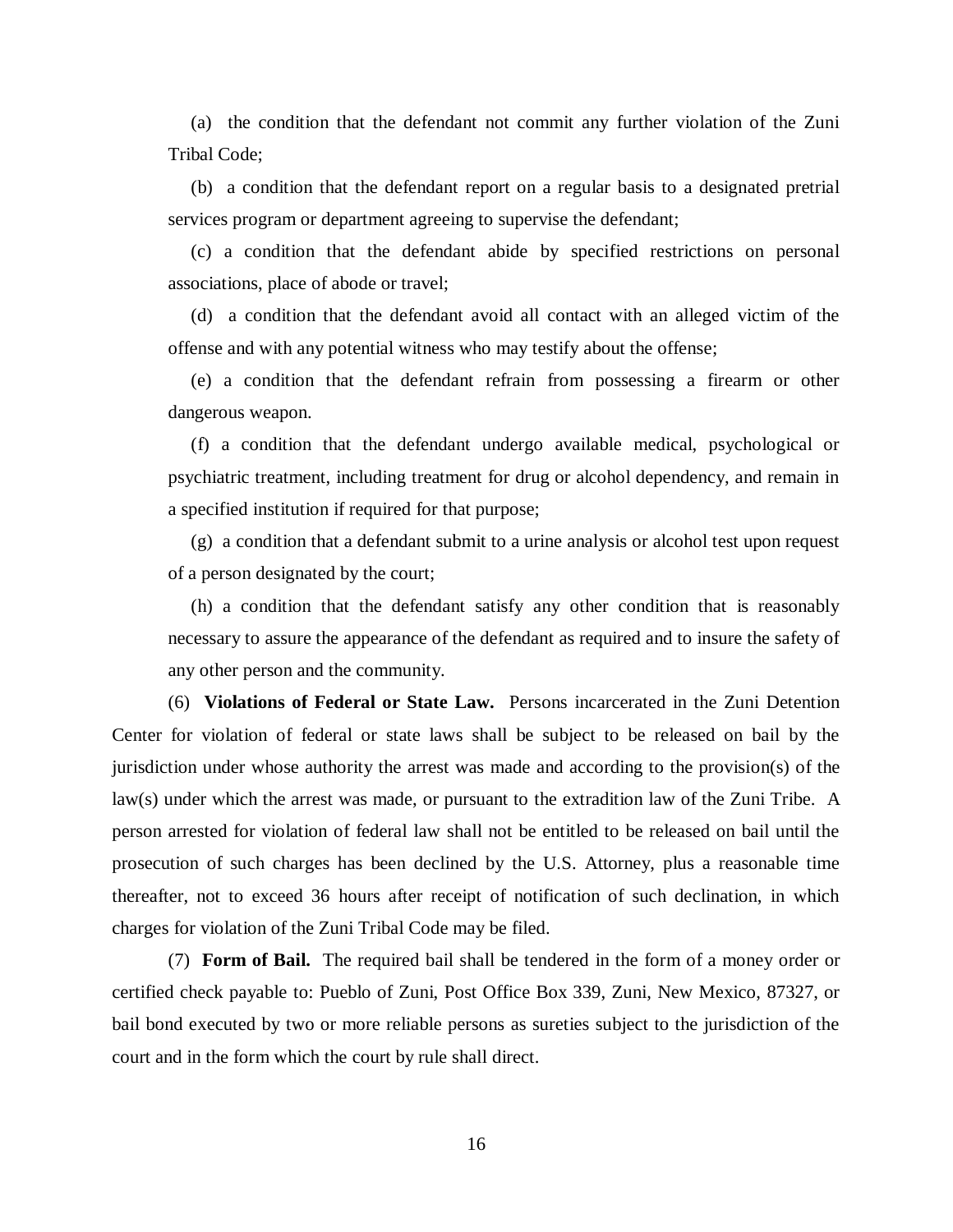(8) **Failure to Appear.** If the defendant fails to appear as required, the court shall forfeit the bond posted by the defendant or order the sureties of the bail bond to pay the designated amount to the court. The liability of the sureties may be enforced by order of the court without the necessity of an independent action or judgment.

# **Rule 20. Release During Trial, Pending Sentence, and Appeal.**

A. **Release During Trial.** A person released upon the payment of a bond shall continue on release under the same terms and conditions as previously imposed, unless the court determines that other terms and conditions are necessary to assure the defendant's presence during trial or to assure that his conduct will not obstruct the orderly administration of justice.

B. **Release Pending Sentencing.** A person released pending or during trial may continue on release pending imposition of sentence under the same terms and conditions as previously imposed, unless the court determines that other terms and conditions or termination of release are necessary to assure:

- (1) that such person will not flee the jurisdiction of the court;
- (2) that his conduct will not obstruct the orderly administration of justice; or
- (3) that the person does not pose a danger to any other person or to the community.

C. **Release After Sentencing.** After the imposition of a judgment and sentence, the court, may upon motion of the defendant, establish conditions of release pending appeal. The court may utilize the criteria listed in Rule 18 (4) and (5), and may also consider the fact of the defendant's conviction and the length of the sentence imposed.

D. **Revocation of Bail or Modification of Conditions.** The filing of an appeal shall not deprive the court of jurisdiction to revoke bail or to modify the conditions of the defendant's release upon appeal.

## **DISCOVERY**

#### **Rule 21. Disclosure by the Zuni Tribe.**

A. **Information Subject to Disclosure.** Within ten days of a written request made by the defendant, the Zuni Police Department or the Tribal Prosecutor shall disclose or make available to the defendant: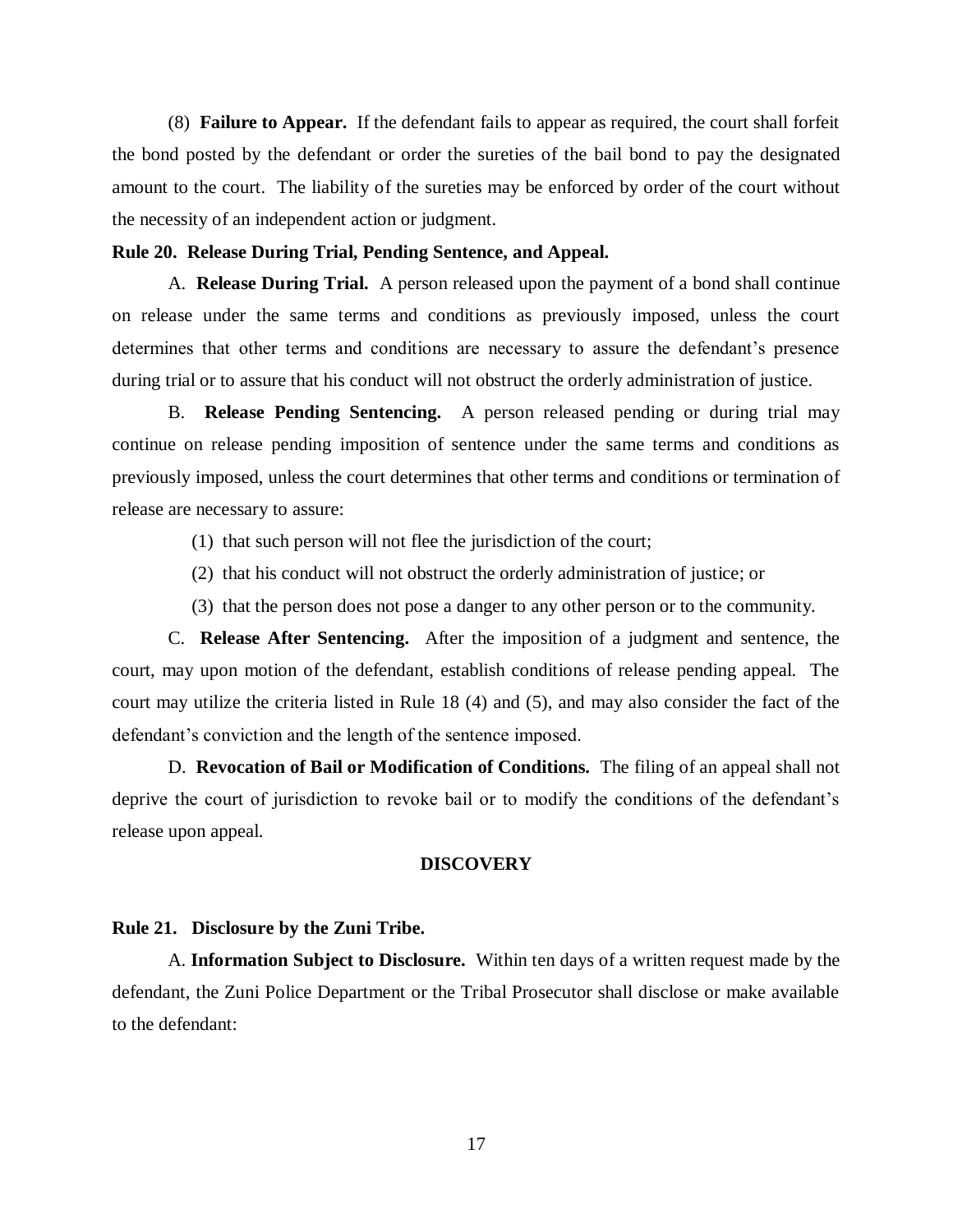(1) any statement made by the defendant, or codefendant, or copies thereof, within the possession, custody or control of the Pueblo of Zuni, or otherwise intended to be used by the prosecution at trial;

 (2) any books, papers, documents, photographs, or tangible objects, which are within the possession, custody or control of the Pueblo of Zuni and are intended to be used as evidence at trial, or were obtained from or belong to the defendant;

 (3) any results or reports of physical or mental examinations, and of scientific tests or experiments, including polygraph tests made of the defendant and witnesses, made in connection with the matter before the court;

 (4) a written list of the names and addresses of all witnesses which the prosecution intends to call at trial, together with any statement made by the witness;

(5) the defendant's prior criminal record, if any, as is available to the prosecution; and

 (6) any material evidence which would tend to mitigate or negate the defendant's guilt as to the offense charge, or would intend to reduce his punishment thereof.

B. **Examination by Defendant.** The defendant may examine, photograph or copy any material disclosed pursuant to Paragraph A of this rule.

C. **Certificate of Compliance.** The prosecutor or the arresting officer shall file with the court at least ten days prior to trial a certificate stating that all information that has been requested by the defendant has been produced.

D. **Information Not Subject to Disclosure.** The prosecutor or the arresting officer shall not be required to disclose:

 (1) **Informants.** The existence of or the identity of an informant who will not be called to testify where disclosure would result in substantial risk to the informant or to his effectiveness, provided the failure to disclose will not infringe on the civil rights of the defendant; or

 (2) **Work Product.** The legal research, records, correspondence, or memoranda produced by the prosecutor to the extent that they contain the opinions, theories or conclusions of the prosecutor or members of his investigative staff.

E. **Failure to Comply.** If the Pueblo of Zuni fails to comply with any of the provisions of this rule, the court may hold the prosecutor or arresting officer in contempt or enter such other order as it deems appropriate under the circumstances.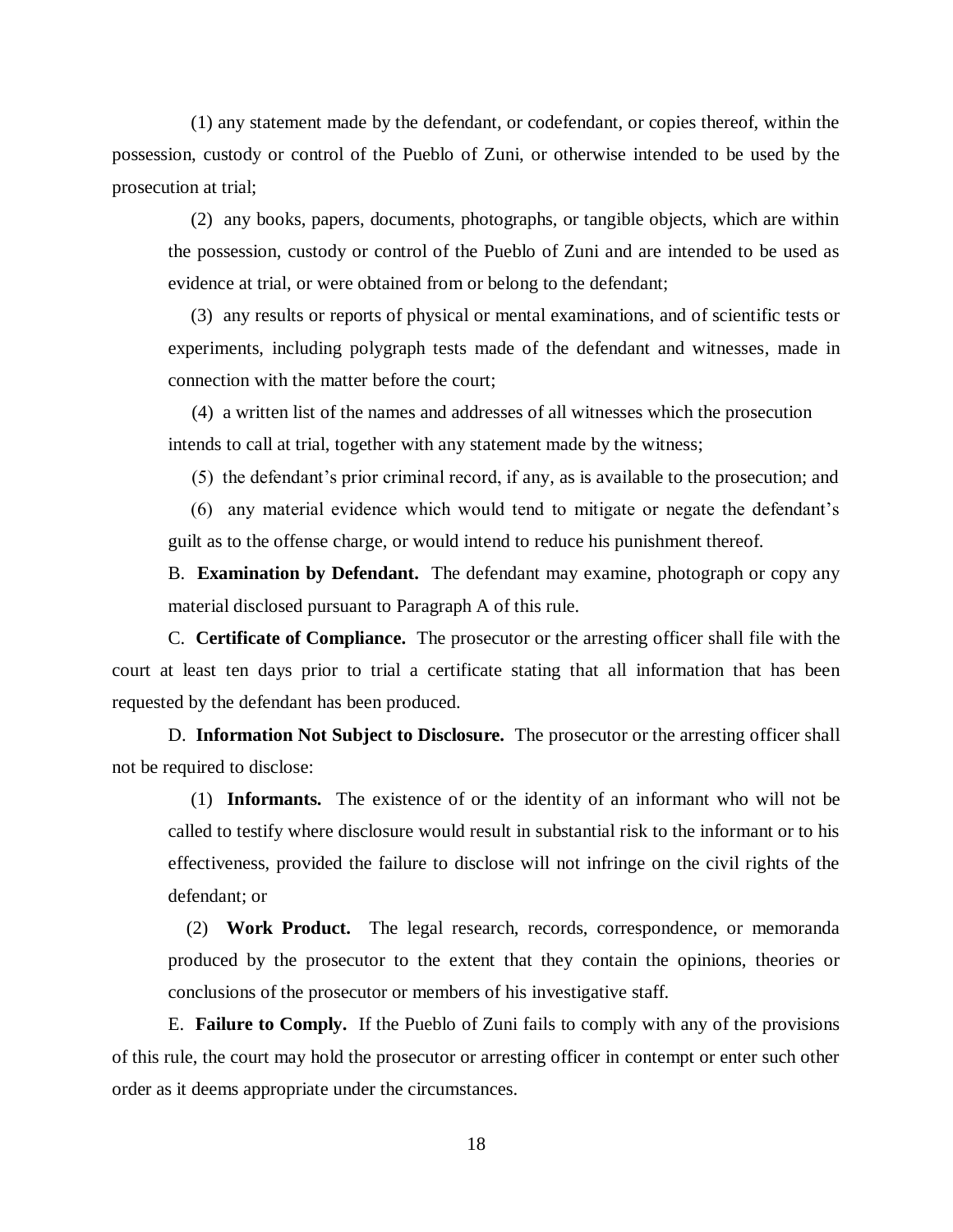#### **Rule 22. Disclosure by the Defendant.**

A. **Information Subject to Disclosure.** Within ten days of a written request made by the prosecutor or arresting officer, the defendant or his legal counsel shall disclose or make available to the Pueblo of Zuni:

(1) any books, papers, documents, photographs, or tangible objects, which are within the possession, custody or control of the defendant and which are intended to be introduced in evidence at trial; and

(2) a list of the names and addresses of the witnesses the defendant intends to call at trial, together with any statement made by the witness.

B. **Certificate of Compliance.** The defendant shall file with the court at least ten days prior to trial a certificate stating that all information that has been requested by the defendant has been produced.

## **Rule 23. Continuing Duty to Disclose.**

A. **Additional Material or Witnesses.** If at any time prior to or during trial, a party discovers additional material or witnesses which he would have under a duty to produce or disclose, he shall promptly give notice to the other party or the party's legal counsel of the existence of the additional material or witnesses.

B. **Failure to Comply.** If at any time during the course of the proceedings it is brought to the attention of the court that a party has failed to comply with his duty to disclose material or witnesses or with an order issued pursuant to the rules governing discovery, the court may order such party to permit the discovery or inspection of materials not previously disclosed, grant a continuance, or prohibit the party from calling a witness not disclosed, or introducing in evidence the material not disclosed or hold the prosecutor, arresting officer, or legal counsel for the defendant in contempt of court.

#### **Rule 24. Notice of Alibi; Entrapment Defense.**

A. **Notice.** No less than fifteen days before trial, the defendant shall serve upon the prosecutor or the arresting officer notice in writing of the defendant's intention to introduce evidence of an alibi or evidence of entrapment. The notice of defenses shall be accompanied by a list of those witnesses that the defendant intends to call in support of each noticed affirmative defense.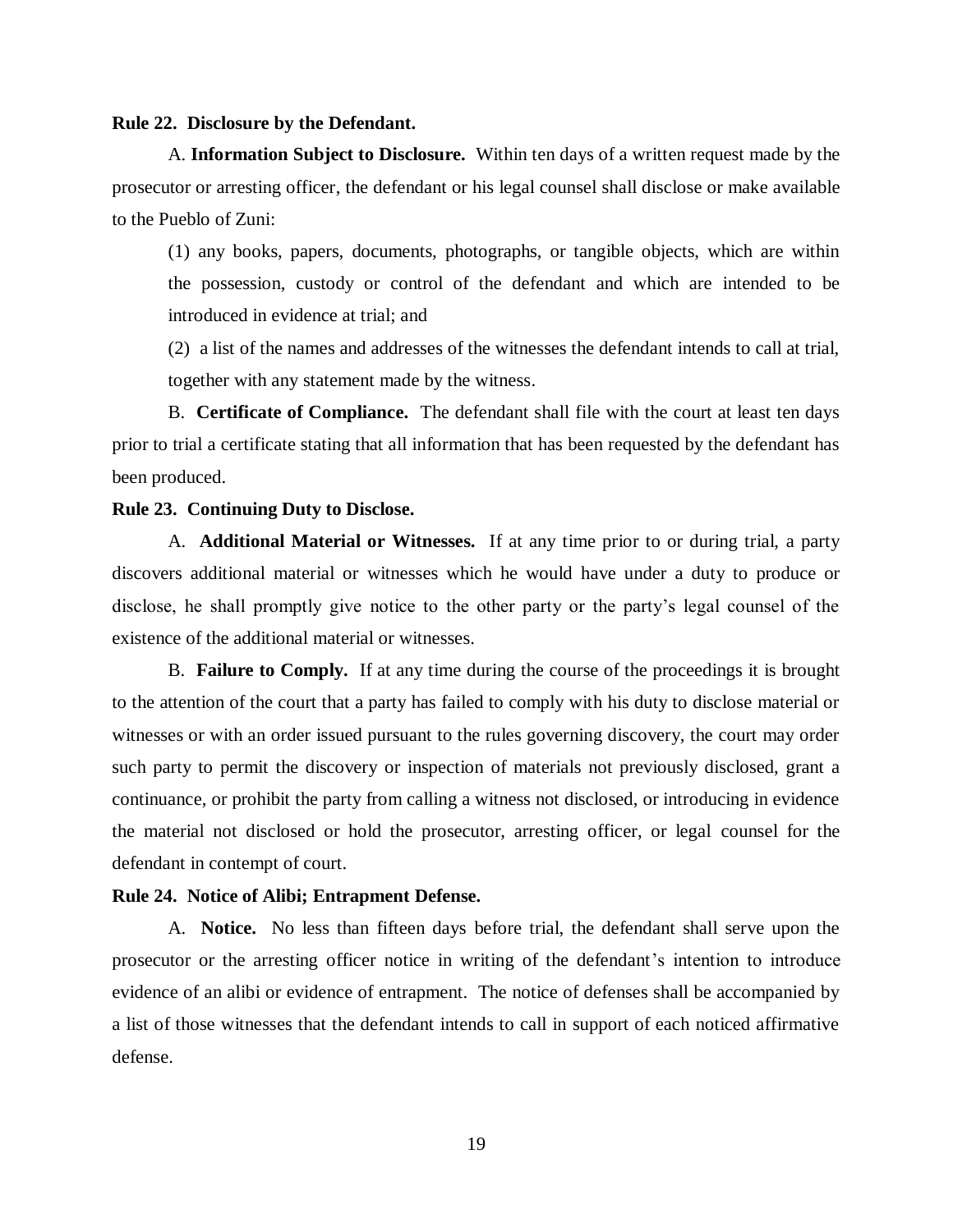B. **Content of Notice.** A notice of alibi or entrapment defense shall contain specific information as to the place at which the defendant claims to have been at the time of the alleged offense, as particularly as known to the defendant or defense counsel, the names and addresses of the witnesses by whom the defendant proposes to establish an alibi or raise the issue of entrapment.

C. **Failure to Give Notice.** If a defendant fails to serve a copy of such notice as required by this rule, the court may exclude evidence offered by the defendant for the purpose of proving an alibi, except the testimony of the defendant himself. If such notice is given by a defendant, the court may exclude the testimony of any witness offered by the defendant for the purpose of proving an alibi or entrapment if the name and address of such witness was known to the defendant or the defendant's legal counsel but was not stated in the notice.

#### **Rule 25. Subpoena.**

A. **Form; Issuance.** A subpoena is an order of the court issued by a Judge or the Clerk of the Court. It shall contain the name of the court, the title of the case and its criminal docket number. The subpoena shall command each person to whom it is directed to attend and give testimony or to produce and permit inspection and copying of designated books, documents or tangible things in the possession, custody or control of that person, or to permit inspections of premises, at a time and place therein specified.

B. **Service.** A subpoena may be served by any police officer, baliff of the court or other person authorized by the Chief Tribal Judge at any place within the territorial jurisdiction of the Zuni Tribal Court. Service shall be accomplished by delivering a copy of the subpoena to the person named therein.

#### C. **Duties in Responding to Subpoena.**

(1) A person responding to a subpoena to produce documents shall produce them as they are kept in the usual course of business or shall organize and label them to correspond with the categories set forth in the subpoena.

 (2) When information subject to a subpoena is withheld on a claim that it is privileged or subject to protection as trial preparation materials, the claim shall be made expressly and shall be supported by a description of the nature of documents, communications, or things not produced that is sufficient to enable the demanding party to contest the claim.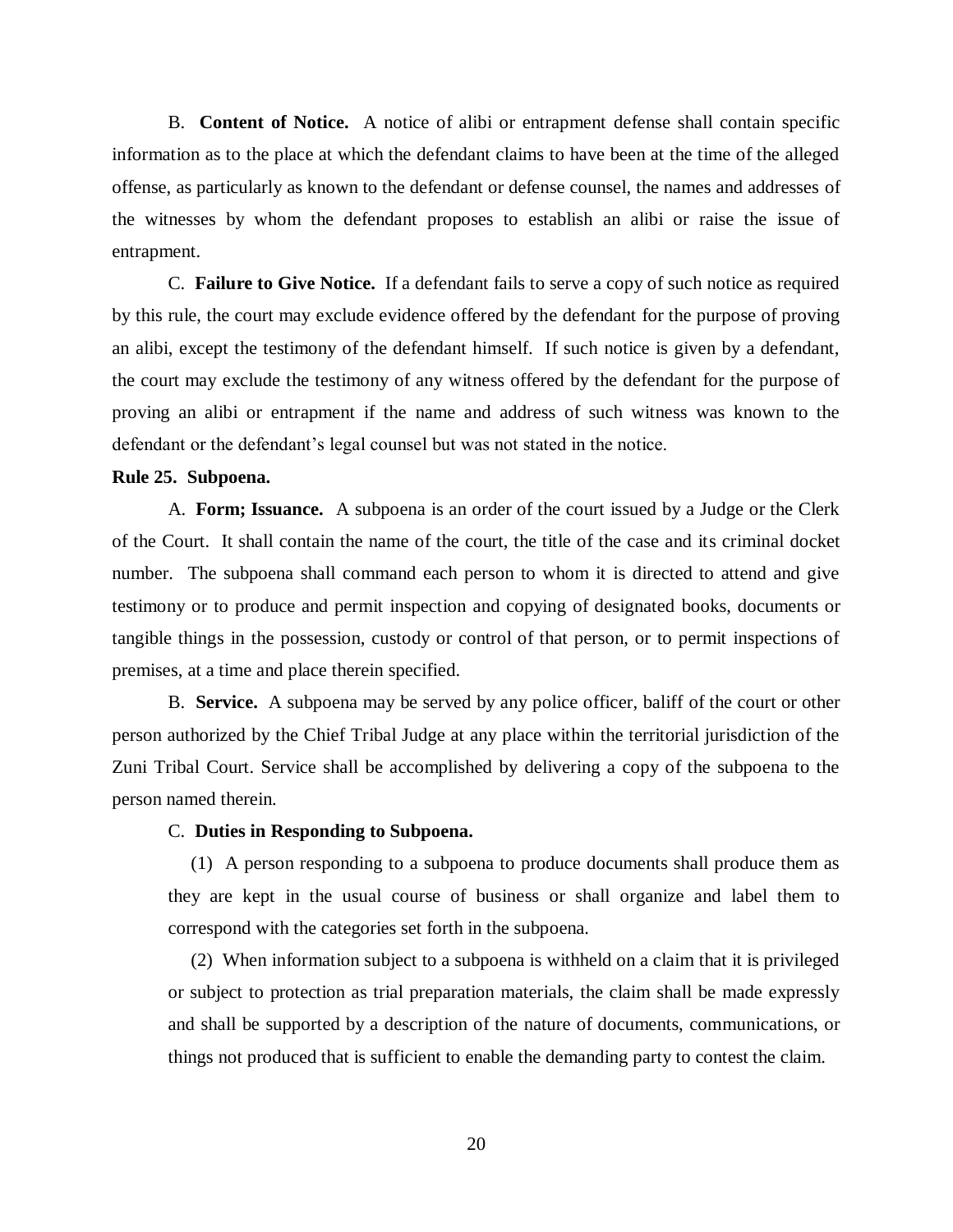D. **Failure to Comply With Subpoena.** Failure by any person without adequate excuse to obey a subpoena upon that person may be deemed a contempt of court and prosecution thereof may proceed upon order of the court. No contempt shall be prosecuted unless a return of service of the subpoena has been filed with the court which sets forth the date, time and place of service and the name of the person who served the subpoena.

## **TRIALS**

# **Rule 26. Time of Commencement of Trial.**

A. **Time Limits for Commencement of Trial.** The trial of a criminal case shall be commenced six months after whichever of the following events occurs last:

(1) the date of the defendant's arraignment;

(2) if a mistrial is declared or a new trial is ordered, the date such order is issued;

 (3) if the defendant is arrested or surrenders in another jurisdiction for failure to appear, the date the defendant is returned to the jurisdiction of this court;

 (4) the date the court allows the withdrawal of a plea or the rejection of a plea made pursuant to Paragraphs A to D of Rule 13.

B. **Extension of Time Limit.** For good cause shown, the time for commencement of trial may be continued by the court provided that the aggregate of all continuances requested by the Pueblo of Zuni may not exceed six months.

C. **Effect of Noncompliance with Time Limit.** In the event that the trial of any defendant does not commence within the time specified in Paragraph A of this rule or within the period of any extension granted as provided by this rule, the criminal complaint filed against the defendant shall be dismissed with prejudice.

#### **Rule 27. Pretrial Motions, Defenses and Objections.**

A. **Scope.** This rule shall govern the procedure to be followed between the arraignment and trial unless specifically authorized by another rule.

B. **Motions and Demand to be Made Within Twenty Days of Arraignment.** The following motions or demand must be made within twenty days following arraignment or shall be deemed to have been waived:

(1) Motion to dismiss for defects in the complaint;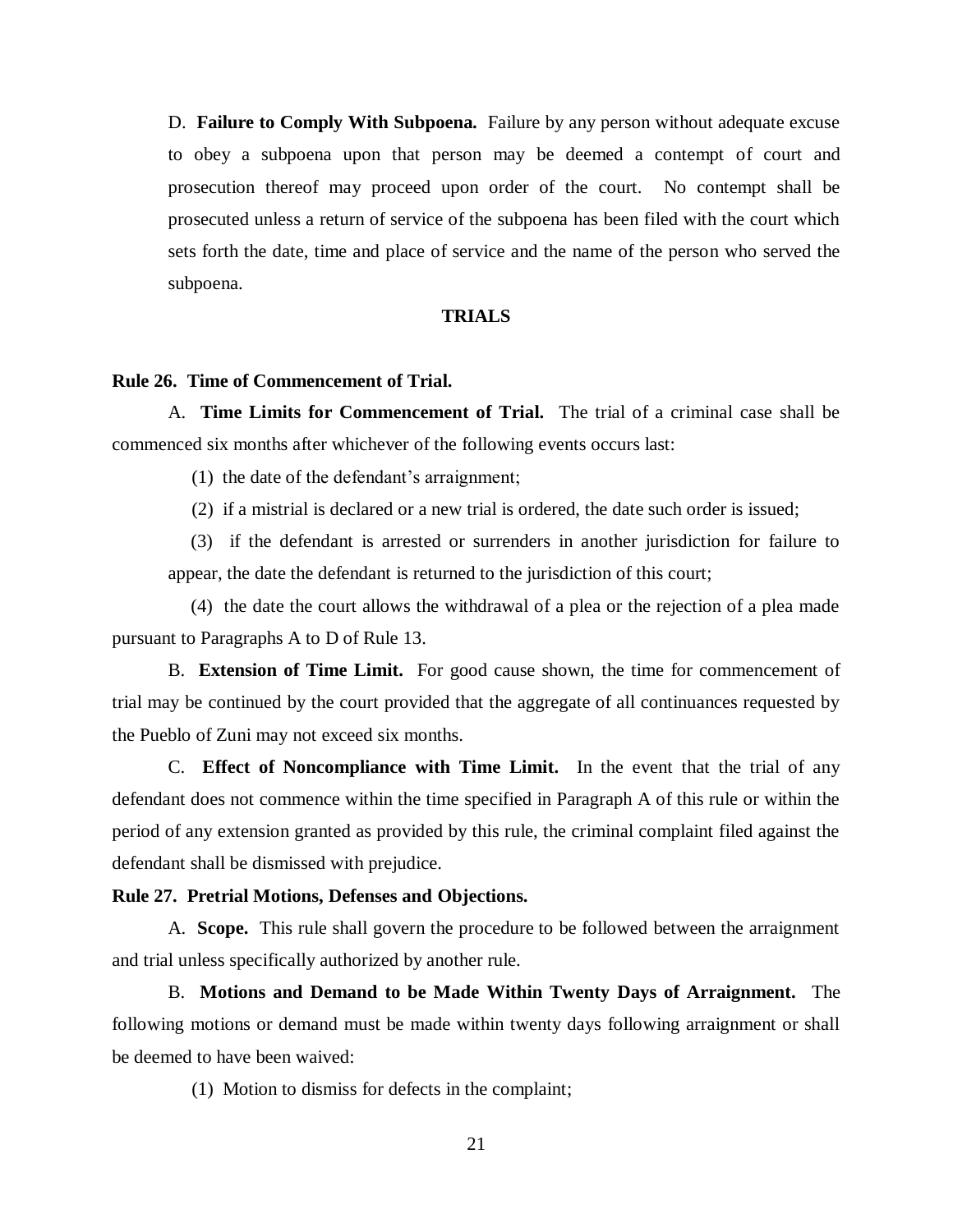- (2) Motion to amend the complaint;
- (3) Motions relating to conditions of pretrial release;
- (4) Motion to recuse the presiding judge; and
- (5) Demand for jury trial.

C. **Motions to be Made Twenty Days Before Trial.** The following motions must be made at least twenty days before trial or shall be deemed to have been waived:

- (1) All discovery motions;
- (2) Motion for severance;
- (3) Motion to name additional witnesses;
- (4) Motion based on denial of a speedy trial;
- (5) Motion raising lack of mental capacity to stand trial;
- (6) All pretrial evidentiary motions, including motions to suppress; and

D. **Rebuttal of Presumption of Waiver.** A presumption of waiver due to untimeliness may be rebutted by a moving party upon the showing of good cause why the motion was not timely and why granting the late motion will be in the interest of justice.

E. **Motion for Continuance.** A motion to continue a scheduled hearing, pretrial conference, or trial may be granted for good cause shown. A motion to continue filed less than five days before trial will not be considered unless unforeseeable or exigent circumstances are shown and the moving party did not unreasonably delay in seeking the continuance.

F. **Response to Motions.** All motions filed pursuant to this rule shall be responded to in writing within ten days of service upon a party opponent.

G. **Evidentiary Hearing.** If an evidentiary hearing is required, the motion shall be accompanied by a separate written request for an evidentiary hearing, including a statement of the ultimate facts intended to be proven at the hearing. Unless a shorter period of time is ordered by the Court each party shall submit to the other, at least five days before the hearing on the motion, the names and addresses of any witness the party intends to call at the evidentiary hearing, together with any statement subject to discovery made by the witness which has not been previously disclosed.

H. **Notice of Withdrawal of Motion.** If a motion is scheduled for hearing, the moving party shall give at least five days notice of his withdrawal of the motion.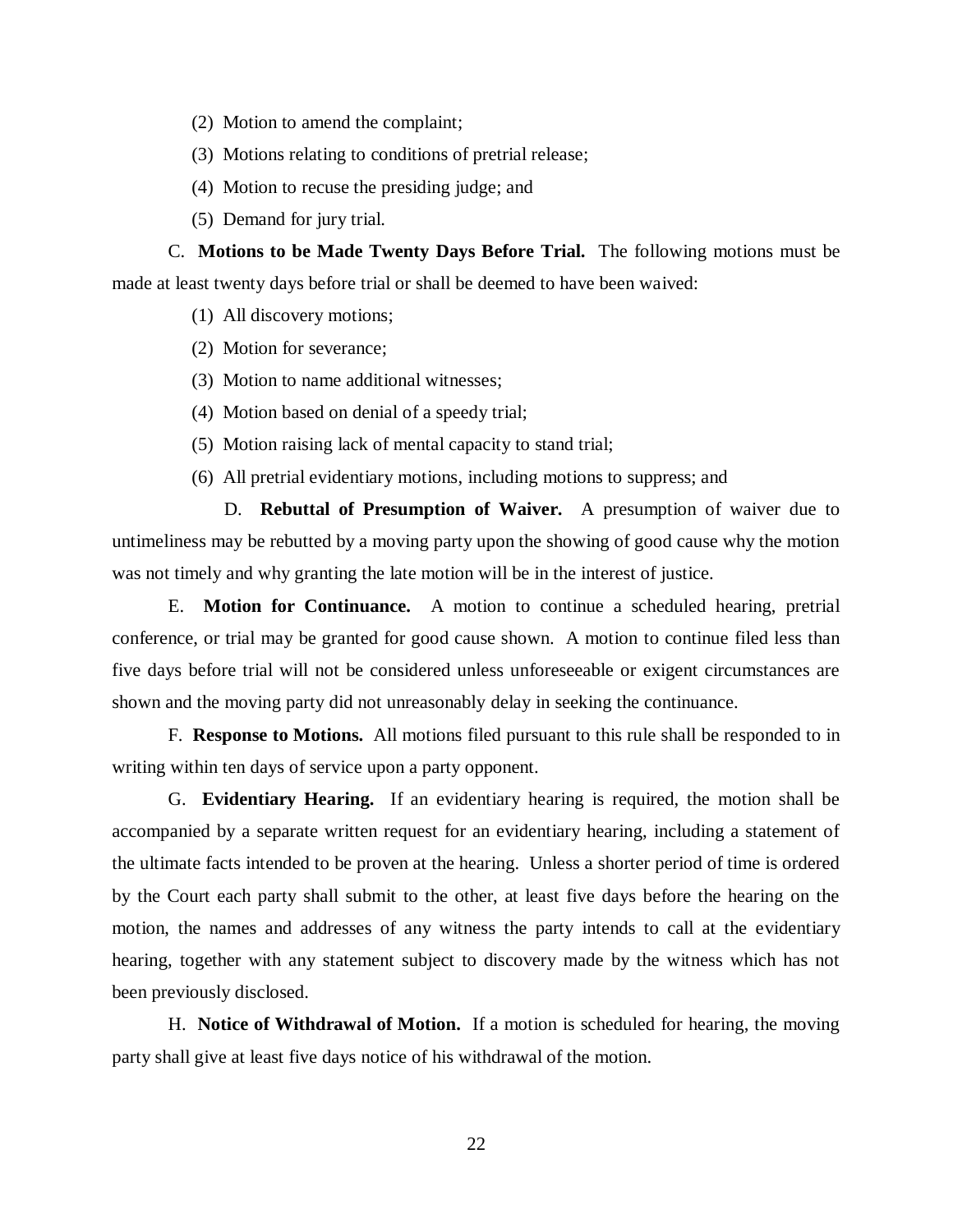## **Rule 28. Mental Incompetency; Lack of Capacity.**

#### A. **Competency to Stand Trial.**

(1) The issue of the defendant's competency to stand trial may be raised by motion, or upon the court's own motion, at any stage of the proceedings.

 (2) The issue of the defendant's competency to stand trial shall be determined by the judge, unless the judge finds there is evidence which raises a reasonable doubt as to the defendant's competency to stand trial.

 (a) If a reasonable doubt as to the defendant's competency to stand trial is raised prior to trial, the court shall order the defendant to undergo a mental health evaluation. Within thirty days after receiving an evaluation of the defendant's competency, the court, without a jury may determine the issue of competency to stand trial.

 (b) If the issue of the defendant's competency to stand trial is raised during trial, the court shall stay further proceeding and order the defendant to undergo a mental health evaluation.

(3) If a defendant is found incompetent to stand trial:

 (a) further proceedings in the criminalcase shall be stayed until the defendant becomes competent to stand trial;

 (b) the court where appropriate, may order treatment to enable the defendant to attain competency to stand trial, and, upon a determination by clear and convincing evidence that the defendant is dangerous, order the defendant detained in a secure facility;

- (4) If a finding of incompetency is made during the trial, the court shall declare a mistrial.
- (5) The court may, in its discretion, dismiss the charges against any defendant adjudged incompetent at any time and order the defendant to be released from custody.

**Rule 29. Jury Trial.** All criminal trials shall be conducted by the court, without a jury, unless the defendant demands a jury trial within twenty days of his arraignment.

A. **Composition.** The jury shall be composed of six members, with at least one alternate juror. Alternate jurors, in the order in which they are impaneled, shall replace jurors who prior to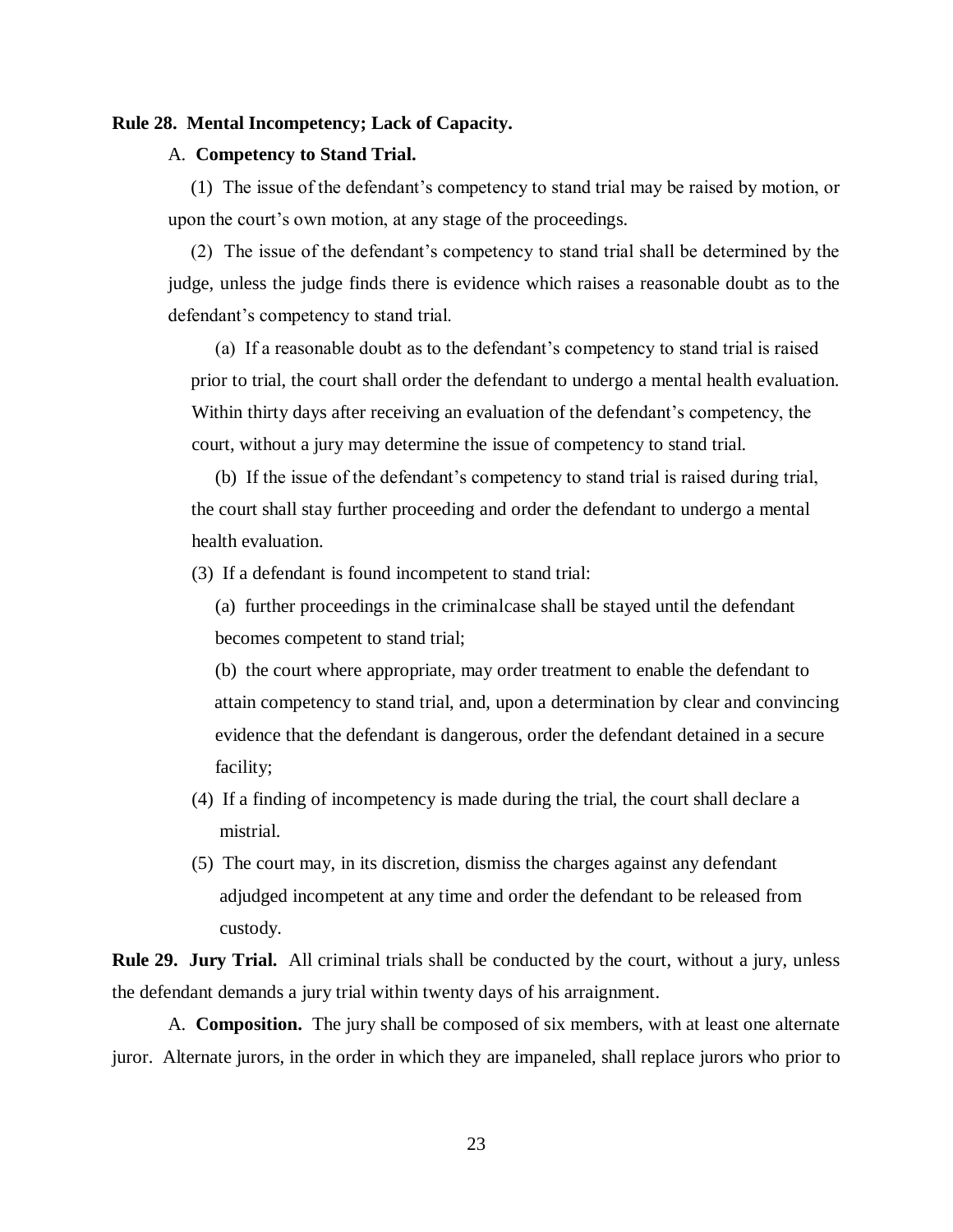the time the jury retires to consider its verdict, become or are found to be unable or disqualified from performing their duties.

B. **Findings and Conclusions; When Required.** In a case tried without a jury, the court shall make a general finding of guilt or innocence and shall, upon a request of any party, make specific findings of fact and conclusions of law, which shall be embodied in a written decision within ten days of the general finding by the court, or within such time as the court may designate.

## **Rule 30. Pretrial Conference – Jury Trial.**

A. **Mandatory.** When a demand for a jury trial is made, the court shall order legal counsel for the parties to appear before it for a pretrial conference, at which time the defendant shall have the right to be present. At the pretrial conference, the prosecutor and the defendant shall:

(1) Specify what pretrial motions each party intends to file;

 (2) Finalize the list of witnesses to be called at trial together with a brief description of the intended testimony to be provided by each witness;

(3) Finalize the list of exhibits intended to be introduced by each party;

 (4) Determine whether there will be a plea bargain. If a plea bargain is not entered into at the pretrial conference, the court shall not consider any plea bargain agreement thereafter, including the date of the jury trial; and

 (5) The prosecutor shall decide whether to dismiss any or all of the charges against the defendant.

B. **Failure to Attend.** If the prosecutor or the arresting officer fails to attend the pretrial conference or fails to submit the information required above, the court may dismiss the charges pending against the defendant. If the defendant or his legal counsel fails to attend the pretrial conference, the court may appropriately sanction the defendant's legal counsel or issue a bench warrant for the defendant's arrest.

# **Rule 31. Jurors.**

A. **Manner of Selection.** The jury pool shall be drawn from the list of eligible jurors, prepared as provided elsewhere in this Tribal Code, by the Clerk of the Court, in advance of trial. Jurors to be empanelled shall be drawn by lot from the group of potential jurors by the judge or Clerk of the Court at trial.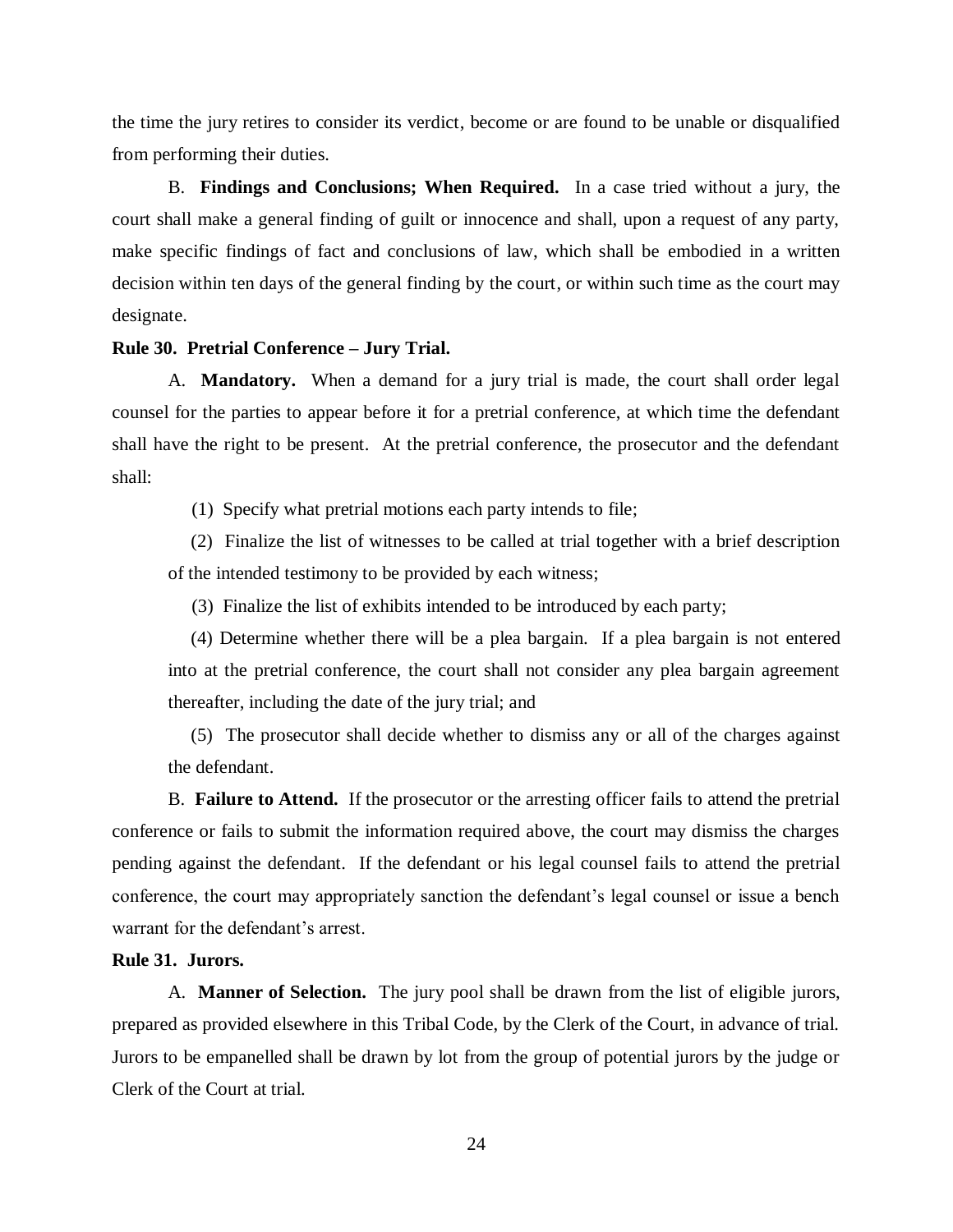B. **Examination of Jurors.** The court may permit the parties or their legal counsel to conduct the examination of prospective jurors or may itself conduct the examination. In the latter event, the court shall permit the parties or their legal counsel to supplement the examination by such further inquiry as it deems proper.

C. **Challenges; procedure.** Challenges for good cause and peremptory challenges shall be made outside of the hearing of the jury. The party making a challenge will not be disclosed to the jury panel, but each challenge will be recorded by the clerk. The prosecutor shall accept or make any peremptory challenge as to each juror before the defense is called upon to accept or make any peremptory challenge.

D. **Challenges for Cause.** The court shall permit the parties to express in the record of trial any challenge to a juror for good cause. The court shall rule upon the challenge and may excuse any juror for good cause.

E. **Peremptory Challenges.** Each party shall be entitled to exercise three peremptory challenges.

# **Rule 32. Order of Trial.**

The order of trial shall be as follows:

A. A qualified jury shall be selected and sworn to try the case;

B. Initial instructions as provided in UJI Criminal shall be given by the court;

C. The prosecution may make an opening statement. The defense may then make an opening statement or may reserve such opening statement until after the conclusion of the prosecution's case.

D. The prosecution shall present its case;

E. Out of the presence of the jury, the court shall determine the sufficiency of the evidence, whether or not a motion for directed verdict is made;

F. The defense may then make an opening statement, if reserved;

G. The defense shall present its case;

H. The prosecution may submit evidence in rebuttal;

I. At any time before the submission of the case to the jury, the court may for good cause shown permit the prosecution or defense to submit additional evidence;

J. Out of the presence of the jury, the court shall determine the sufficiency of the evidence, whether or not a motion for directed verdict is made;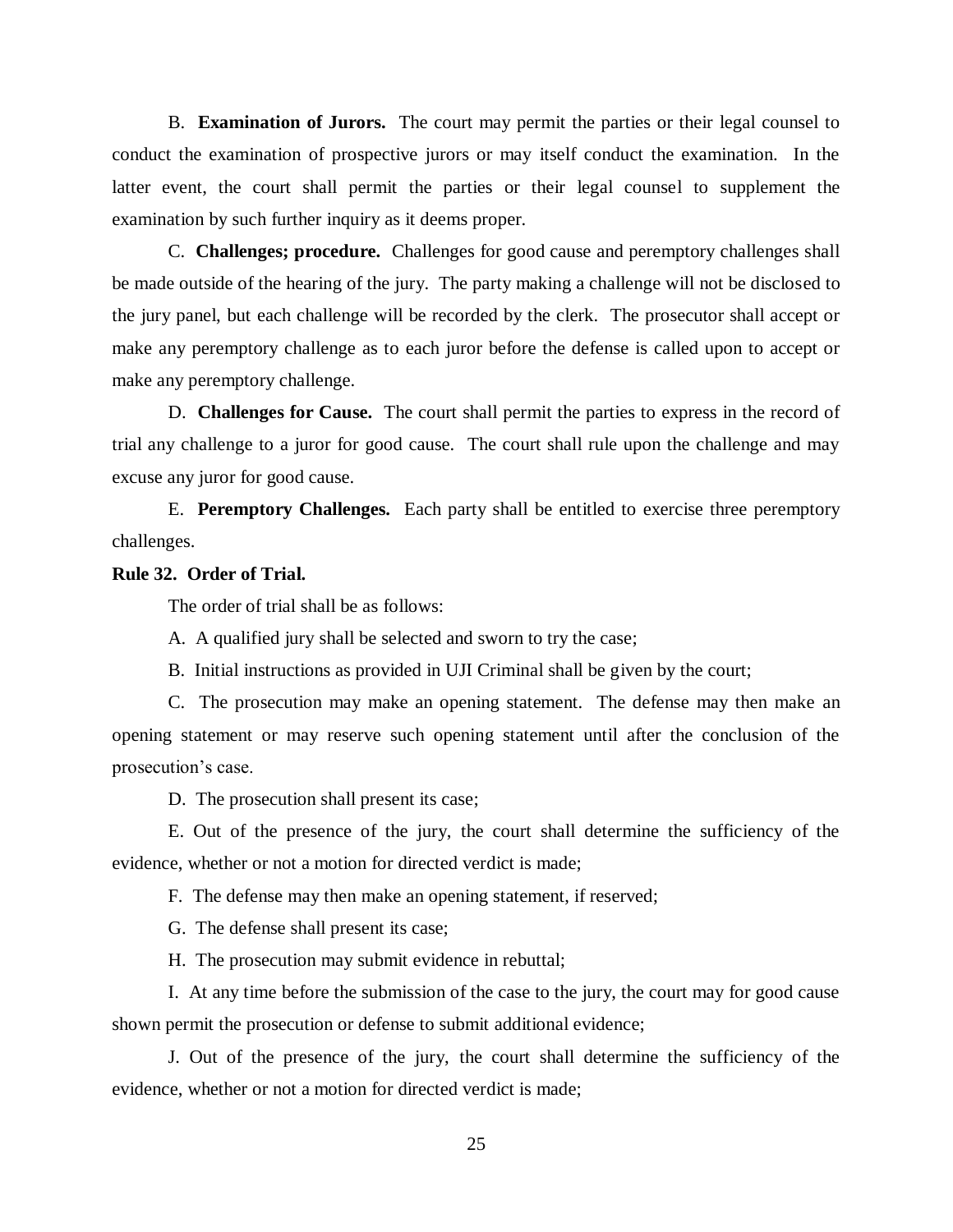K. The instructions to be given shall be determined in accordance with Rule 32 of these rules. The court shall then instruct the jury;

L. The prosecution may make its closing argument;

M. The defense may make its closing argument;

N. The prosecution may make a rebuttal only.

## **Rule 33. Instructions to the Jury.**

A. **Required Instructions.** The court must instruct the jury upon all questions of law essential for a conviction of any crime submitted to the jury.

B. **Requested Instructions.** At the close of the defendant's case, or earlier if ordered by the court, the parties shall tender requested instructions in writing. The original and such copies as may be required by the court shall be given the court and a copy shall be served on opposing party or legal counsel. The original shall have a place for the court to insert a number, (e.g. No.\_\_) but shall contain no title or other notations. The copies shall include the following information:

(1) [Plaintiff's] [Defendant's] Requested Instruction No.\_\_\_;

(2) If not in UJI Criminal, authority for the tendered instruction should be given.

C. **Advisement of Parties Filing.** The court shall advise the parties of the instructions to be given and:

(1) number the originals of the instruction to be given;

 (2) mark one copy of each instruction tendered as either given or refused and initial the copies; and

(3) file the marked copies as either given or refused.

D. **Objections.** Objection to any instruction given must be sufficient to alert the court to the claimed error or vice therein. In the case of failure to instruct on any issue, a correct written instruction must be tendered to the court before the jury is instructed. Before the jury is instructed, reasonable opportunity shall be afforded to legal counsel for the parties to object or tender instructions, on the record.

E. **Use in Jury Room.** Written instructions of the court shall go to the jury room, but no instruction which goes to the jury room shall contain any notation.

**Rule 34. Submission to Jury.**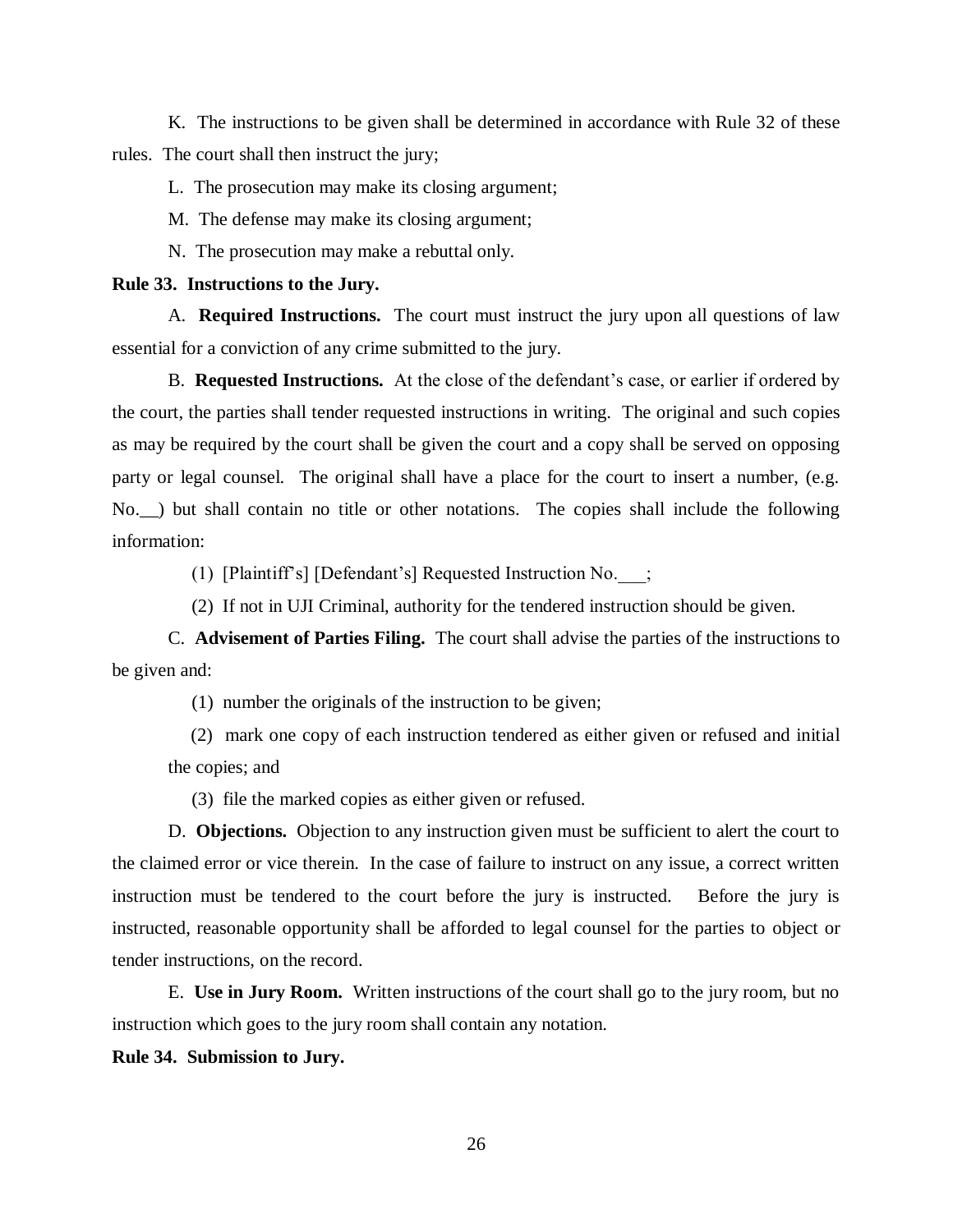A. **Foreman.** The court shall direct the jury to select one of its members as foreman to preside over its deliberations.

B. **Forms of Verdict.** Before the jury retires the court shall submit to it written forms of verdict for its use in returning a verdict.

C. **Exhibits.** Upon request of the jury to review any exhibit admitted into evidence during trial, the jury shall be furnished with any or all of the exhibits admitted into evidence.

## **Rule 35. Return of Verdict; Mistrial.**

A. **Return.** The verdict shall be unanimous and signed by the foreman. The verdict shall be returned by the jury to the presiding judge in open court.

B. **General Form of Verdict.** Except as otherwise specified in this rule, the jury shall in all cases render a verdict finding the defendant either guilty or not guilty.

C. **Several Counts.** If there are two or more counts or offenses that have been charged, the jury shall specify as to each count or offense of which the defendant has been found guilty or not guilty.

D. **Multiple Defendants.** If there are two or more defendants, separate verdicts shall be returned for each defendant.

E. **Poll of Jury.** When a verdict is returned and before the jury is discharged, the jury shall be polled at the request of any party or upon the court's own initiative. If upon the taking of the poll there is not unanimous concurrence, the jury may be directed to retire for further deliberations.

F. **Irregularity of Verdict.** No irregularity in the rendition or reception of verdict of which the parties have been made aware may be raised unless it is raised before the jury is discharged. No irregularity in the recording of a verdict shall affect its validity unless the defendant was in fact prejudiced by such irregularity.

G. **Mistrial; Jury Disagreement.** An order declaring a mistrial for jury disagreement shall be in writing and shall expressly reserve the right to retrial the defendant.

**Rule 36. Discharge of Jury.** The court shall discharge the jury from the cause when:

A. their verdict has been received and recorded;

or

B. the court finds there is no reasonable probability that the jury can agree upon a verdict;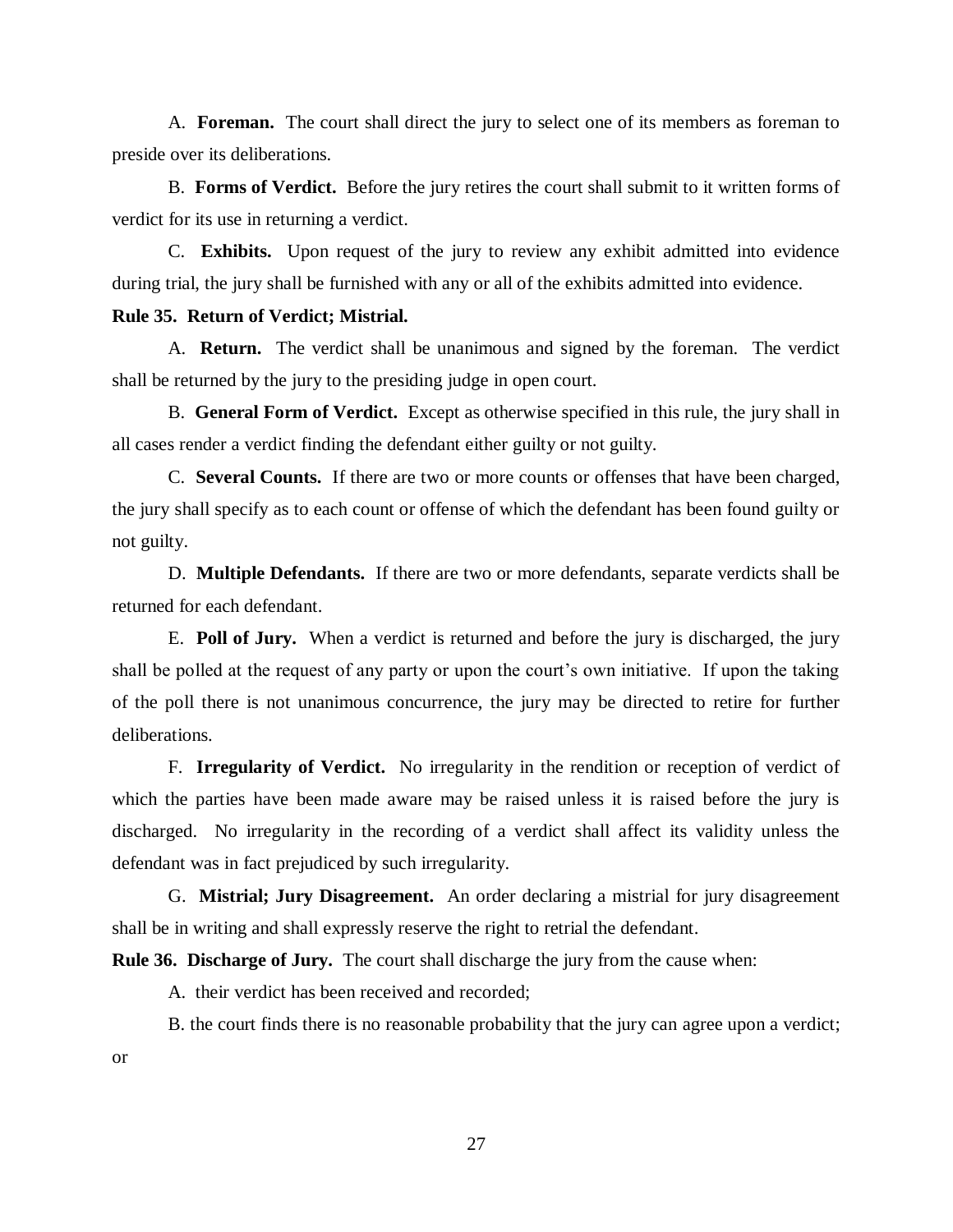C. some other necessity exists for their discharge. The court may in any event discharge the jury if the parties consent to its discharge.

### **POST TRIAL MOTIONS**

#### **Rule 37. Motion for New Trial.**

A. **Motion.** When the defendant has been found guilty, the court on motion of the defendant, or on its own motion, may grant a new trial if required in the interest of justice.

B. **Evidence on Motion.** When a motion for new trial calls for a decision on any question of fact, the court may consider evidence on such motion by affidavit or otherwise.

C. **Time for Making Motion for New Trial.** A motion for a new trial based on the ground of newly discovered evidence may be made only within thirty days after final judgment, but if an appeal is pending the court may grant the motion only on remand of the case. A motion for a new trial based on any other grounds shall be made within ten days after verdict or finding of guilty or within such further time as the court may fix during the ten day period.

D. **Grounds for a New Trial.** The court may grant a new trial for any of the following reasons:

- (1) the verdict is contrary to law or to the evidence;
- (2) the prosecutor has been guilty of misconduct;
- (3) a juror or jurors have been guilty of misconduct;

 (4) the court has erred as a matter of law, or in the instruction of the jury on a matter of law to the substantial prejudice of the defendant.

E. **Admissibility of Juror Misconduct to Impeach the Verdict.** When the validity of a verdict is challenged on the ground of juror misconduct, the court may receive the testimony or affidavit of any witness, including members of the jury, relating to the misconduct of a juror, court official, or third person. However, no testimony or affidavit shall be received which inquires into the subjective motives or mental processes which led a juror to assent or dissent from the verdict.

#### **Rule 38. Motion to Vacate Judgment.**

A. **Motion.** The court, on motion of a defendant made within ten days after sentencing, may vacate the judgment.

B. **Grounds.** The court may vacate the judgment if the court was without jurisdiction of the defendant or the offense charged.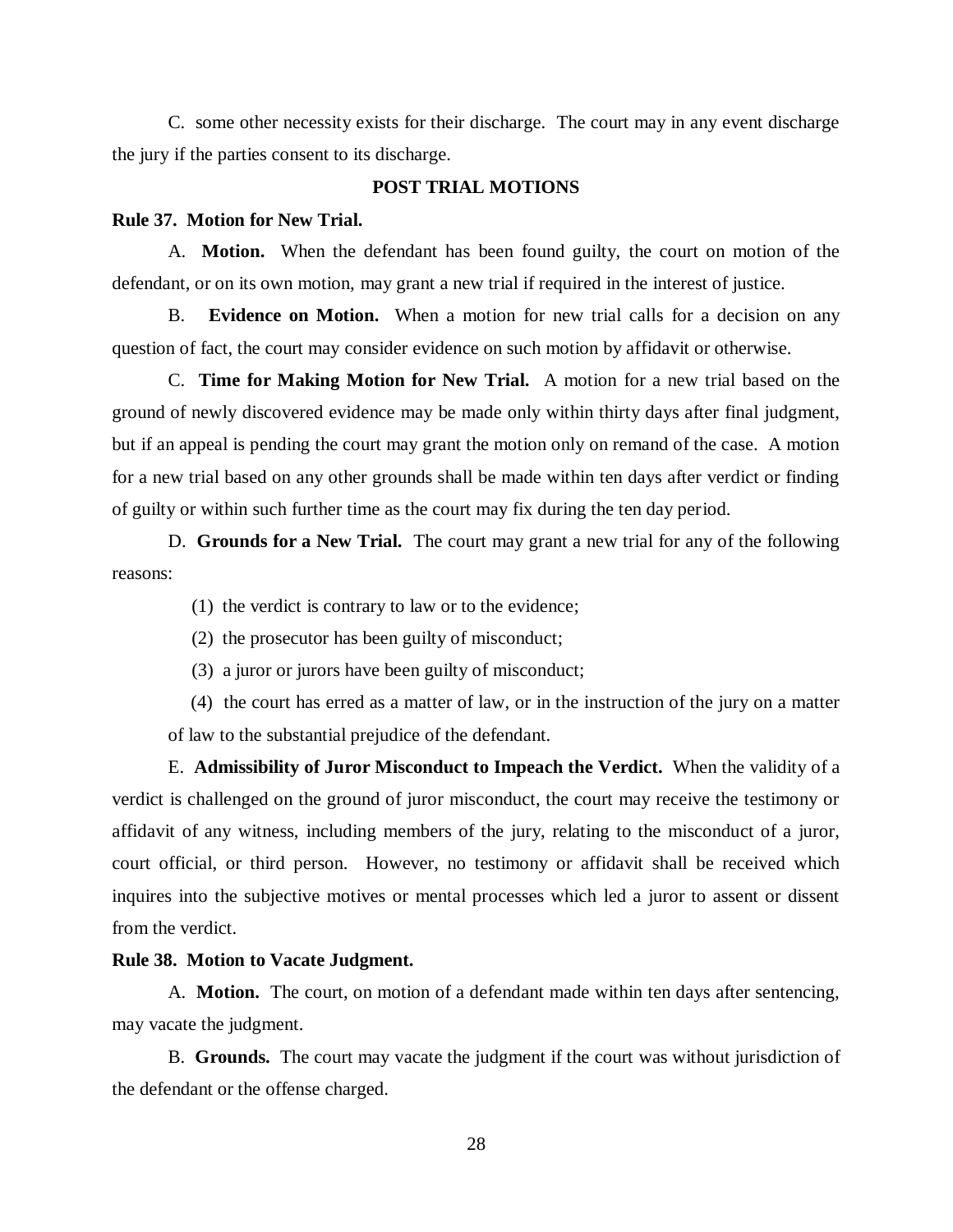**Rule 39. Clerical Mistakes; Harmless Error.** Clerical mistakes in judgments, orders or other parts of the record and errors in the record arising from oversight or omission may be corrected by the court at any time and after such notice, if any, as the court orders.

## **JUDGMENT AND APPEAL**

#### **Rule 40. Judgment and Sentence.**

A. **Judgment.** If the defendant is found guilty, a judgment of guilty shall be rendered. If the defendant has been acquitted, a judgment of not guilty shall be rendered. The judgment and sentence shall be rendered in open court and thereafter a written judgment and sentence shall be signed by the judge and entered in the official records of the court by the Clerk of the Court.

B. **Sentence.** Sentence shall be imposed without unreasonable delay. Before the imposition of sentence, the defendant shall be permitted to make a statement in his own behalf and to present any information, including hearsay evidence, in mitigation. The defendant's counsel and the prosecutor shall also be allowed to speak.

C. **Sentencing Hearing.** The court may set a date and time for sentencing and direct that a presentence report be prepared and submitted to the court by the Probation Office. Pending sentence, the court may continue bail or commit the defendant to jail.

**Rule 41. Right to Appeal.** After imposing sentence in a case which has gone to trial on a plea of not guilty, the court shall advise the defendant of his right to file an appeal.

A. **How Taken.** A notice of appeal must be filed with the court within twenty calendar days of the entry of the final judgment or from an order made after judgment that affects the defendant's substantial rights.

B. **Duties of the Clerk of the Court.** The Clerk of the Court, upon receipt of the bond ordered by the court, if any, will prepare and transmit to the Southwest Indian Tribal Court of Appeals the record of the case being appealed including a transcript or the record taken in all proceedings relevant to the case. The party taking the appeal shall be referred to as the appellant and the other party as the appellee. The name of the case will be the same as the name used at trial except the names of the parties not involved in the appeal may be omitted.

C. **Rules Governing Appeal.** Except as otherwise provided herein, the appeal shall be perfected pursuant to the Zuni Rules of Civil Procedure.